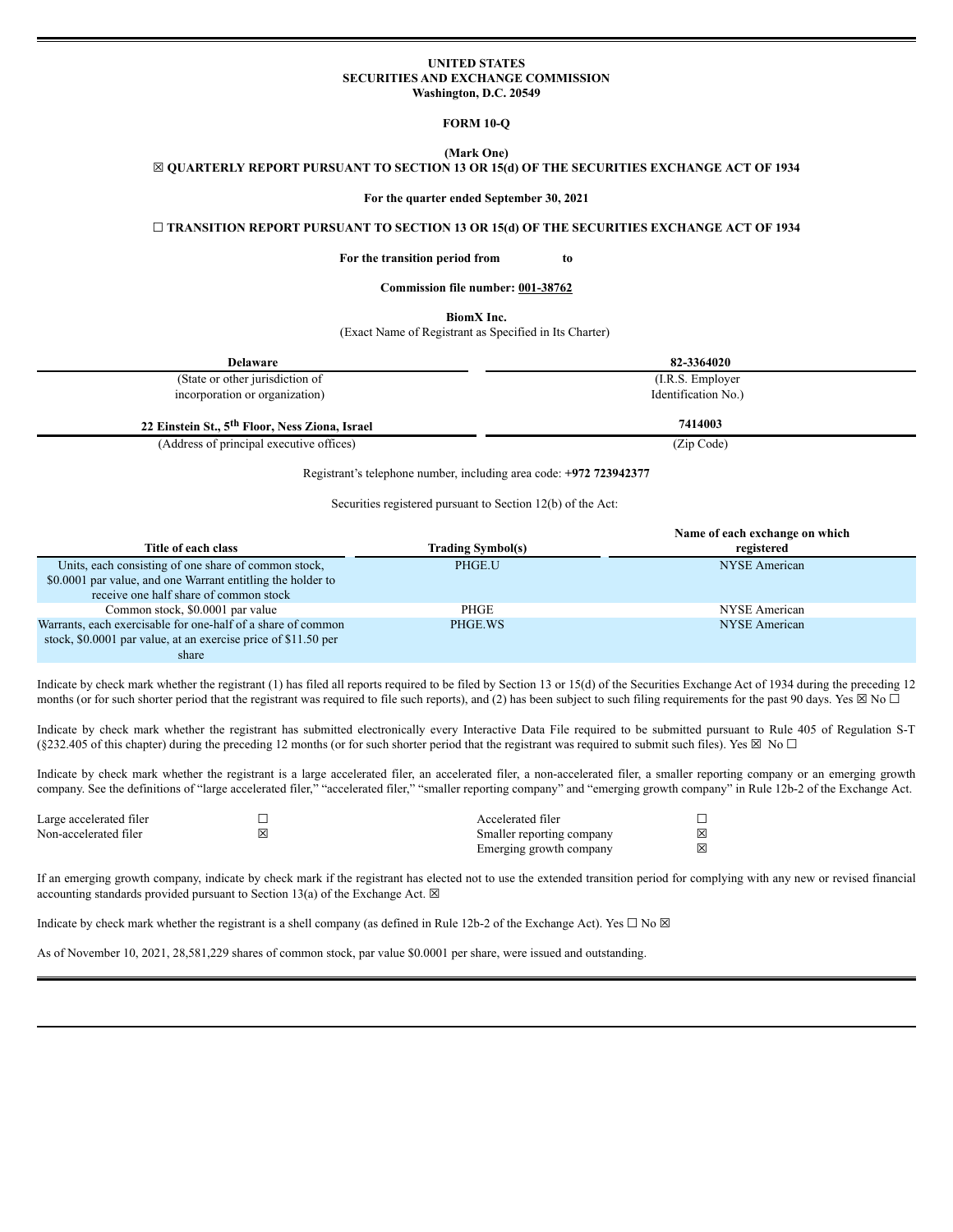# **BIOMX INC.**

# **FORM 10-Q FOR THE QUARTER ENDED SEPTEMBER 30, 2021**

# **TABLE OF CONTENTS**

|                                                                                               | Page  |
|-----------------------------------------------------------------------------------------------|-------|
| Part I. Financial Information                                                                 |       |
| Item 1. Financial Statements                                                                  |       |
| Condensed Consolidated Balance Sheets (unaudited)                                             | $F-1$ |
| Condensed Consolidated Statements of Operations (unaudited)                                   | $F-3$ |
| Condensed Consolidated Statements of Stockholders' Equity (unaudited)                         | $F-4$ |
| Condensed Consolidated Statements of Cash Flows (unaudited)                                   | $F-6$ |
| Notes to Condensed Consolidated Financial Statements                                          | $F-7$ |
| Item 2. Management's Discussion and Analysis of Financial Condition and Results of Operations |       |
| <u>Item 3. Quantitative and Qualitative Disclosures About Market Risk</u>                     | 9     |
| Item 4. Controls and Procedures                                                               | q     |
|                                                                                               |       |
| Part II. Other Information                                                                    | 10    |
| Item 1A. Risk Factors                                                                         | 10    |
| <u>Item 2. Unregistered Sales of Equity Securities and Use of Proceeds</u>                    | 11    |
| Item 5. Other Information                                                                     | 11    |
| Item 6. Exhibits                                                                              |       |
|                                                                                               |       |
| Part III. Signatures                                                                          | 12    |

i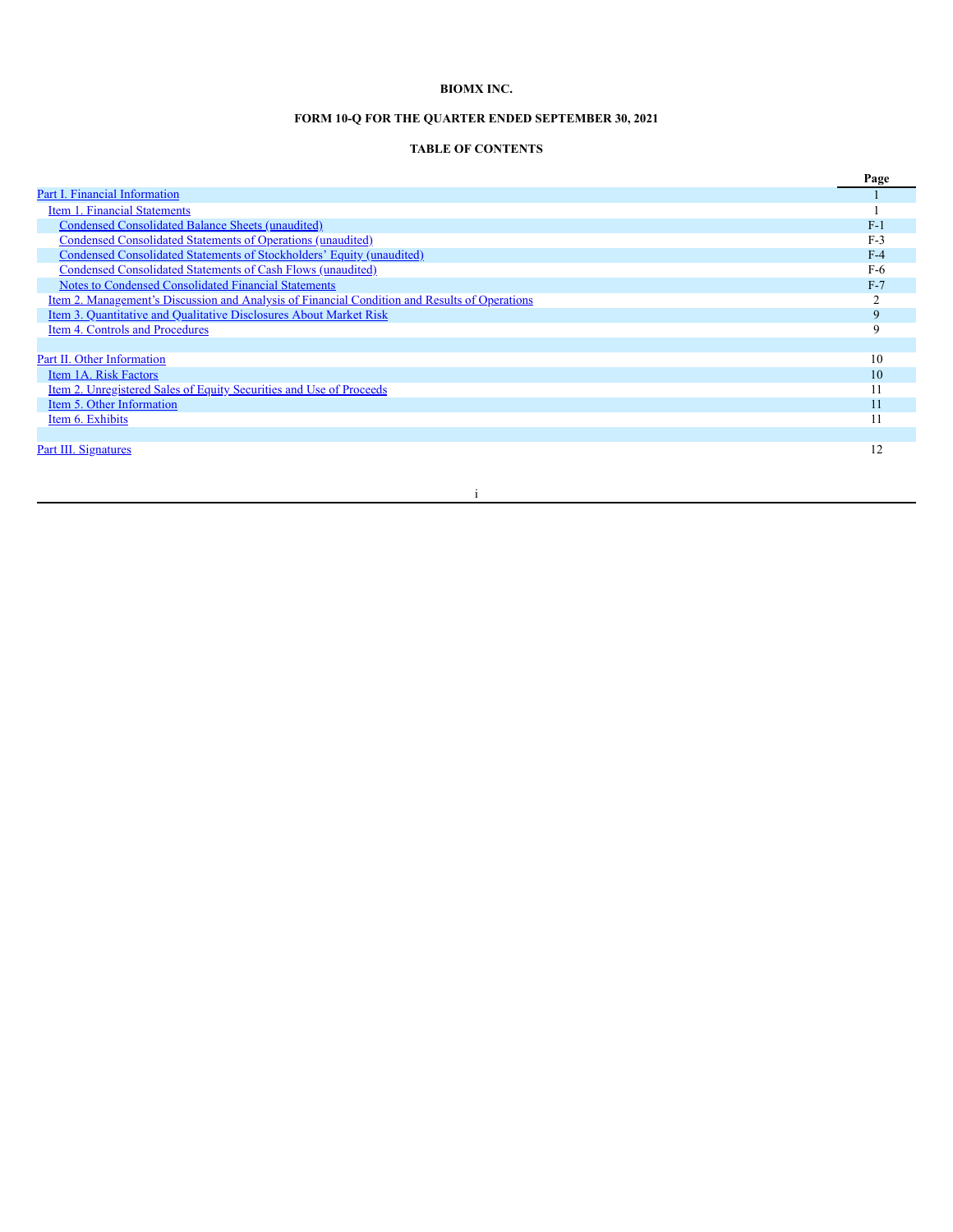#### **CAUTIONARY STATEMENT REGARDING FORWARD-LOOKING INFORMATION**

This quarterly report on Form 10-Q, or the Quarterly Report, includes "forward-looking statements" within the meaning of the Private Securities Litigation Reform Act of 1995, Section 27A of the Securities Act of 1933, as amended, or the Securities Act, and Section 21E of the Securities Exchange Act of 1934, as amended, or the Exchange Act, and other securities laws. The statements contained herein that are not purely historical, are forward-looking statements. Forward-looking statements include statements about our expectations, beliefs, plans, objectives, intentions, assumptions and other statements that are not historical facts. Words or phrases such as "anticipate," "believe," "continue," "estimate," "expect," "intend," "may," "ongoing," "plan," "potential," "predict," "project," "will" or similar words or phrases, or the negatives of those words or phrases, may identify forward-looking statements, but the absence of these words does not necessarily mean that a statement is not forward-looking. For example, we are making forward-looking statements when we discuss operations, cash flows, financial position, business strategy and plans, market growth, our clinical and pre-clinical development program, including timing and milestones thereof as well as the design thereof, including acceptance of regulatory agencies of such design, the potential opportunities for and benefits of the BacteriOphage Lead to Treatment, or BOLT, platform, the potential of our product candidates, the potential effect of the coronavirus disease 2019, or COVID-19, on our business and levels of expenses, sufficiency of financial resources and financial needs and impacts of changes in our management on our business. However, you should understand that these statements are not guarantees of performance or results, and there are a number of risks, uncertainties and other important factors that could cause our actual results to differ materially from those expressed in the forward-looking statements, including, among others:

- the ability to generate revenues, and raise sufficient financing to meet working capital requirements;
- the unpredictable timing and cost associated with our approach to developing product candidates using phage technology;
- the continued impact of COVID-19 on general economic conditions, our operations, the continuity of our business, including our preclinical and clinical trials and our ability to raise additional capital;
- obtaining U.S. Food and Drug Administration, or FDA, acceptance of any non-U.S. clinical trials of product candidates;
- the ability to pursue and effectively develop new product opportunities and acquisitions and to obtain value from such product opportunities and acquisitions;
- penalties and market withdrawal associated with any unanticipated problems with product candidates and failure to comply with labeling and other restrictions;
- expenses associated with compliance with ongoing regulatory obligations and successful continuing regulatory review in various global markets;
- market acceptance of our product candidates and ability to identify or discover additional product candidates;
- our ability to obtain high titers for specific phage cocktails necessary for preclinical and clinical testing;
- the availability of specialty raw materials;
- the ability of our product candidates to demonstrate requisite safety and tolerability for cosmetics, safety and efficacy for drug products, or safety, purity and potency for biologics without causing adverse effects;
- the success of expected future advanced clinical trials of our product candidates;
- our ability to obtain required regulatory approvals, especially with governments undergoing changes in administration and priorities;
- our ability to enroll patients in clinical trials and achieve anticipated development milestones when expected;
- delays in developing manufacturing processes for our product candidates;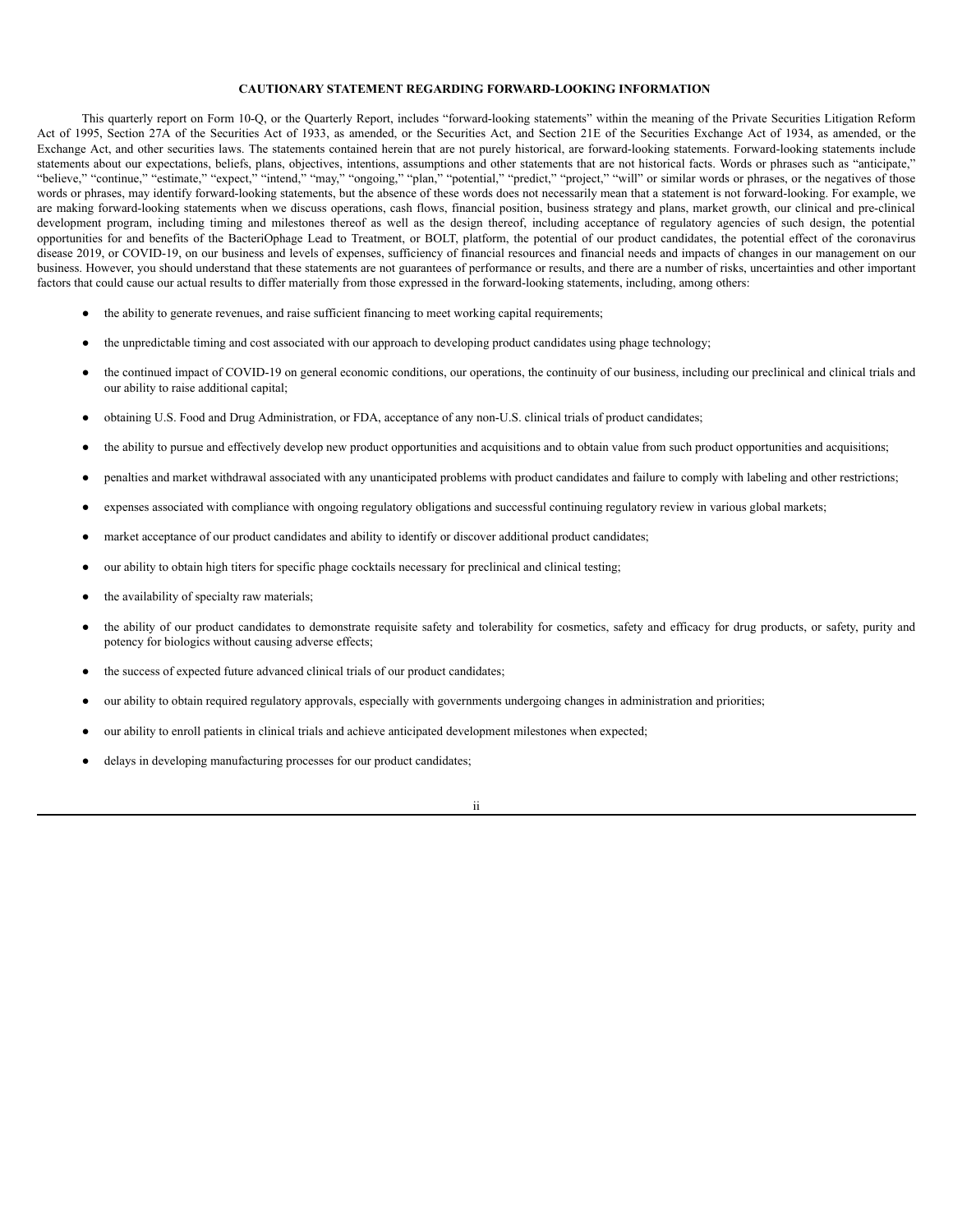- competition from similar technologies, products that are more effective, safer or more affordable than our product candidates or products that obtain marketing approval before our product candidates;
- the impact of unfavorable pricing regulations, third-party reimbursement practices or health care reform initiatives on our ability to sell product candidates or therapies profitably;
- protection of our intellectual property rights and compliance with the terms and conditions of current and future licenses with third parties;
- infringement on the intellectual property rights of third parties and claims for remuneration or royalties for assigned service invention rights;
- our ability to acquire, in-license or use proprietary rights held by third parties necessary to our product candidates or future development candidates;
- ethical, legal and social concerns about synthetic biology and genetic engineering that may adversely affect market acceptance of our product candidates;
- reliance on third-party collaborators;
- our ability to manage the growth of the business;
- our ability to attract and retain key employees or to enforce the terms of noncompetition agreements with employees;
- the failure to comply with applicable laws and regulations other than drug manufacturing compliance;
- potential security breaches, including cybersecurity incidents;
- receipt of the second and / or third tranches under the Term Loan Facility, as such term is defined below;
- political, economic and military instability in the State of Israel; and
- other factors discussed in our Annual Report on Form 10-K for the fiscal year ended December 31, 2020, or, the 2020 Annual Report.

For a detailed discussion of these and other risks, uncertainties and factors, see Part I, Item 1A "Risk Factors" of our 2020 Annual Report and in Part II, Item 1A of this Quarterly Report. All forward-looking statements contained in this Quarterly Report speak only as of the date hereof. Except as required by law, we are under no duty to (and expressly disclaim any such obligation to) update or revise any of the forward-looking statements, whether as a result of new information, future events or otherwise, after the date of this Quarterly Report. Comparisons of results between current and prior periods are not intended to express any future trends, or indications of future performance, and should be viewed only as historical data.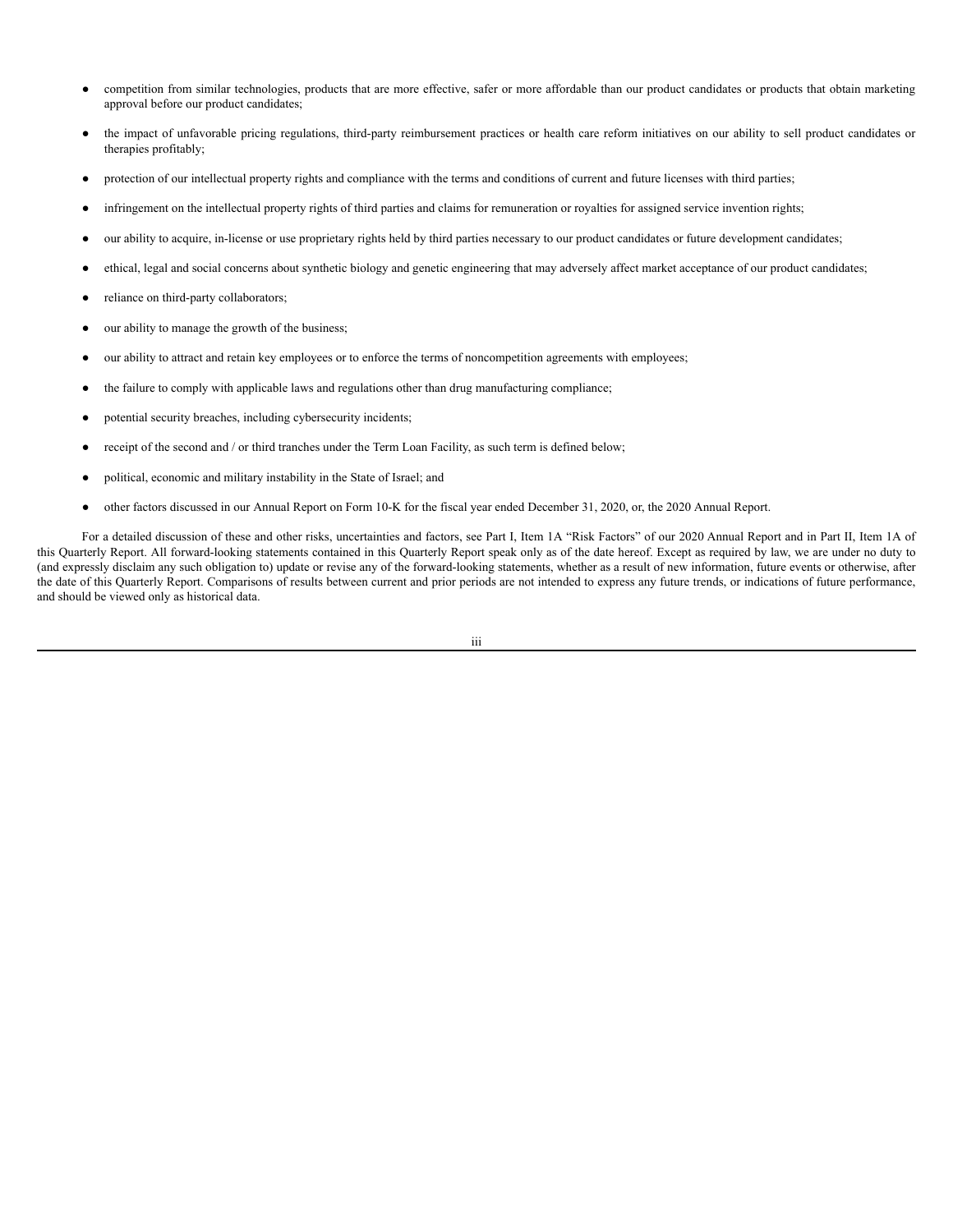# **PART I - FINANCIAL INFORMATION**

# <span id="page-4-1"></span><span id="page-4-0"></span>**Item 1. Financial Statements**

# **INDEX TO FINANCIAL STATEMENTS**

|                                                                                                                                                  | Page       |
|--------------------------------------------------------------------------------------------------------------------------------------------------|------------|
|                                                                                                                                                  |            |
| Condensed Consolidated Balance Sheets as of September 30, 2021 and December 31, 2020 (unaudited)                                                 | $F-1-F-2$  |
|                                                                                                                                                  |            |
| Condensed Consolidated Statements of Operations for the Three and Nine Months Ended September 30, 2021 and 2020 (unaudited)                      | $F-3$      |
|                                                                                                                                                  |            |
| Condensed Consolidated Statements of Changes in Stockholders' Equity for the periods ended September 30, 2021 and September 30, 2020 (unaudited) | $F-4-F-5$  |
|                                                                                                                                                  |            |
| Condensed Consolidated Statements of Cash Flows for the Nine Months Ended September 30, 2021 and 2020 (unaudited)                                | $F-6$      |
|                                                                                                                                                  |            |
| Notes to Condensed Consolidated Financial Statements                                                                                             | $F-7-F-16$ |
|                                                                                                                                                  |            |
|                                                                                                                                                  |            |

1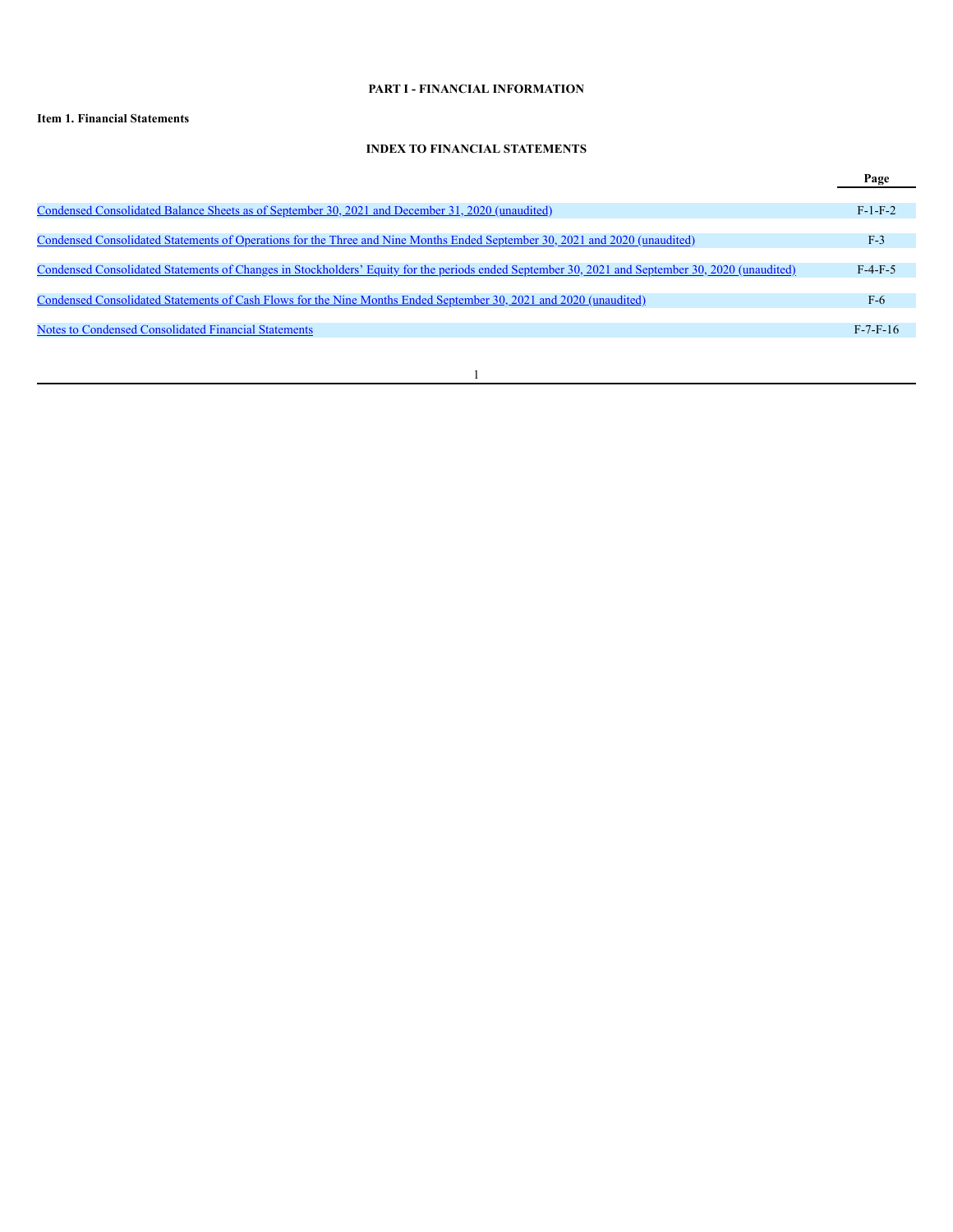## **BIOMX INC.** CONDENSED CONSOLIDATED BALANCE SHEETS (USD in thousands, except share and per share data) (unaudited)

<span id="page-5-0"></span>

|                                     |             | As of                 |                      |
|-------------------------------------|-------------|-----------------------|----------------------|
|                                     | <b>Note</b> | September 30,<br>2021 | December 31,<br>2020 |
| <b>ASSETS</b>                       |             |                       |                      |
| <b>Current assets</b>               |             |                       |                      |
| Cash and cash equivalents           |             | 67,346                | 36,477               |
| Restricted cash                     |             | 985                   | 763                  |
| Short-term deposits                 |             | ۰                     | 19,851               |
| Other current assets                |             | 1,467                 | 3,576                |
| Total current assets                |             | 69,798                | 60,667               |
|                                     |             |                       |                      |
| Property and equipment, net         |             | 5,863                 | 2,228                |
| Intangible assets, net              |             | 1,899                 | 3,038                |
| Operating lease right-of-use assets |             | 4,239                 | 4,430                |
| Total non-current assets            |             | 12,001                | 9,696                |
|                                     |             | 81,799                | 70,363               |

**The accompanying notes are an integral part of these unaudited condensed consolidated financial statements.**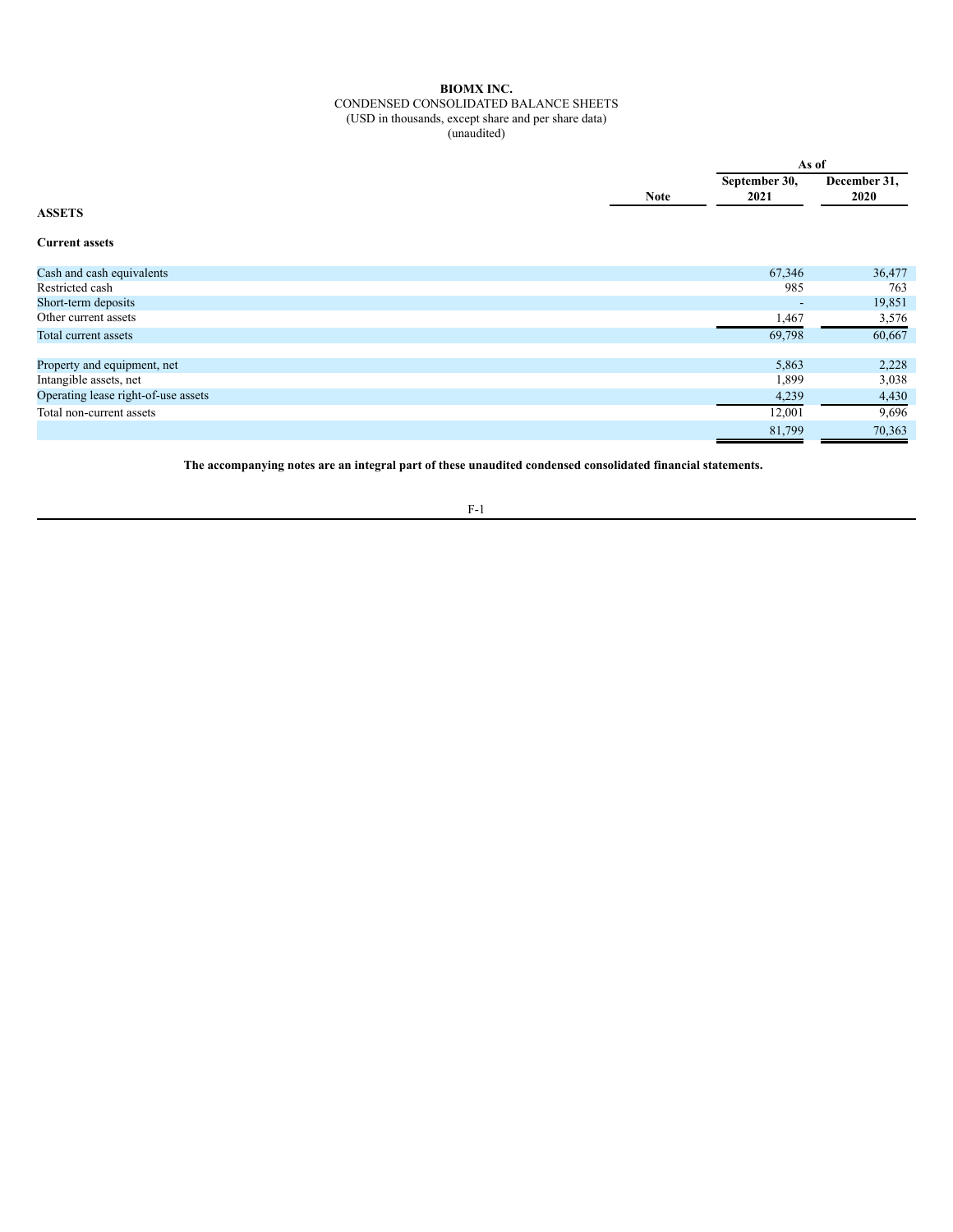## **BIOMX INC.** CONDENSED CONSOLIDATED BALANCE SHEETS (USD in thousands, except share and per share data) (unaudited)

|                                                                                                                                                                                                                            |                | As of                 |                      |
|----------------------------------------------------------------------------------------------------------------------------------------------------------------------------------------------------------------------------|----------------|-----------------------|----------------------|
|                                                                                                                                                                                                                            | <b>Note</b>    | September 30,<br>2021 | December 31,<br>2020 |
| <b>LIABILITIES AND STOCKHOLDERS' EQUITY</b>                                                                                                                                                                                |                |                       |                      |
| <b>Current liabilities</b>                                                                                                                                                                                                 |                |                       |                      |
| Trade account payables                                                                                                                                                                                                     |                | 1,879                 | 2,320                |
| Other account payables                                                                                                                                                                                                     |                | 6,321                 | 3,978                |
| Current portion of operating lease liabilities                                                                                                                                                                             |                | 799                   | 863                  |
| Total current liabilities                                                                                                                                                                                                  |                | 8,999                 | 7,161                |
| <b>Non-current liabilities</b>                                                                                                                                                                                             |                |                       |                      |
| Long-term debt                                                                                                                                                                                                             | $\overline{4}$ | 14,225                |                      |
| Operating lease liabilities, net of current portion                                                                                                                                                                        |                | 4,728                 | 5,032                |
| Other liabilities                                                                                                                                                                                                          |                | 420                   | 701                  |
| Total non-current liabilities                                                                                                                                                                                              |                | 19,373                | 5,733                |
| <b>Commitments and Collaborations</b>                                                                                                                                                                                      | 3              |                       |                      |
| <b>Stockholders' equity</b>                                                                                                                                                                                                | 5              |                       |                      |
| Preferred Stock, \$0.0001 par value; Authorized - 1,000,000 shares as of September 30, 2021 and December 31,<br>2020. No shares issued and outstanding as of September 30, 2021 and December 31, 2020.                     |                |                       |                      |
| Common Stock, \$0.0001 par value; Authorized - 60,000,000 shares as of September 30, 2021 and December 31,<br>2020. Issued - 28, 206, 229 shares as of September 30, 2021 and 23, 270, 337 shares as of December 31, 2020. |                |                       |                      |
| Outstanding $-28,200,529$ shares as of September 30, 2021 and 23,264,637 shares as of December 31, 2020.                                                                                                                   |                | $\overline{3}$        | 2                    |
| Additional paid in capital                                                                                                                                                                                                 |                | 151,451               | 129,725              |
| Accumulated deficit                                                                                                                                                                                                        |                | (98,027)              | (72, 258)            |
| Total stockholders' equity                                                                                                                                                                                                 |                | 53,427                | 57,469               |
|                                                                                                                                                                                                                            |                | 81,799                | 70,363               |

**The accompanying notes are an integral part of these unaudited condensed consolidated financial statements.**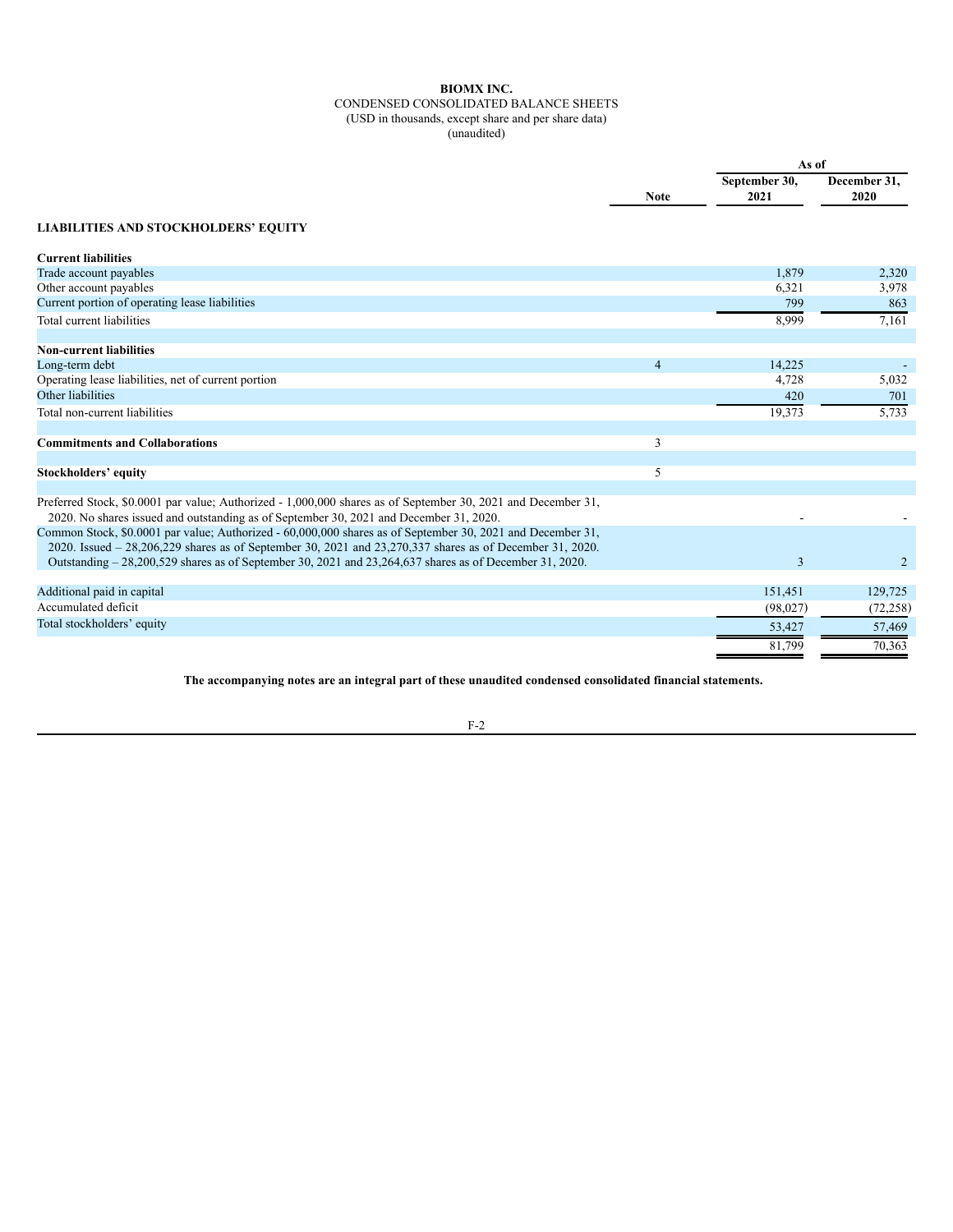### **BIOMX INC.** CONDENSED CONSOLIDATED STATEMENTS OF OPERATIONS (USD in thousands, except share and per share data) (unaudited)

<span id="page-7-0"></span>

| <b>Three Months Ended</b><br>September 30, |                | <b>Nine Months Ended</b><br>September 30, |                 |
|--------------------------------------------|----------------|-------------------------------------------|-----------------|
| 2021                                       | 2020           | 2021                                      | 2020            |
|                                            |                |                                           | 13,302          |
| 380                                        | 380            |                                           | 1,139           |
| 2,845                                      | 2,394          | 8,436                                     | 6,749           |
| 9,833                                      | 8,830          | 25,677                                    | 21,190          |
| 188                                        | 5              | 76                                        | (248)           |
| 10,021                                     | 8,835          | 25,753                                    | 20,942          |
| 10                                         | $\blacksquare$ | 16                                        |                 |
| 10,031                                     | 8,835          | 25,769                                    | 20,942          |
| 0.37                                       | 0.38           | 1.03                                      | 0.91            |
| 27,077,903                                 | 23,150,253     | 25,120,037                                | 23,013,790      |
|                                            | 6,608          | 6,056                                     | 16,102<br>1,139 |

**The accompanying notes are an integral part of these unaudited condensed consolidated financial statements.**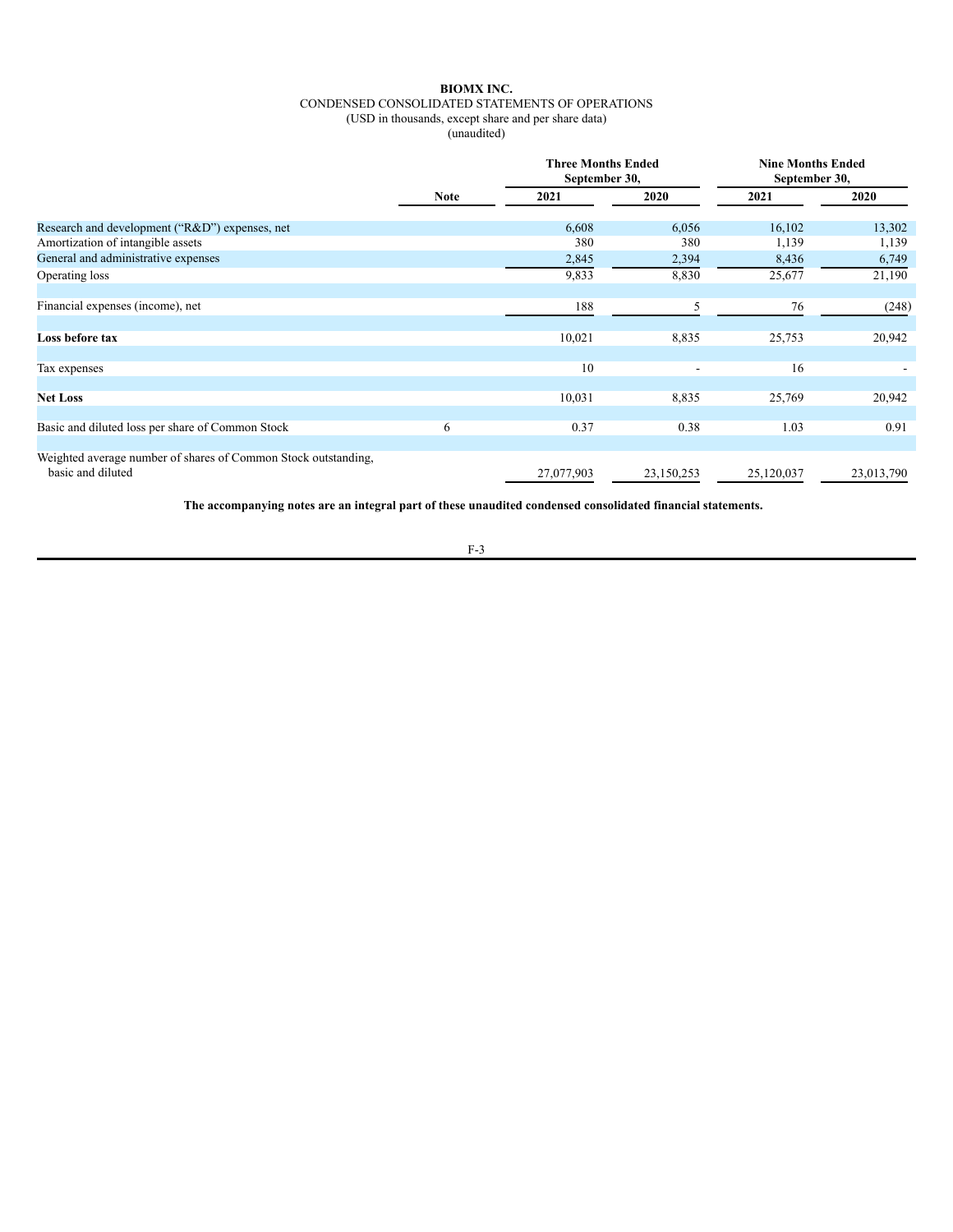# **BIOMX INC.**

#### CONDENSED CONSOLIDATED STATEMENTS OF CHANGES IN STOCKHOLDERS' EQUITY (USD in thousands, except share and per share data)

(unaudited)

<span id="page-8-0"></span>

|                                                                 | <b>Common Stock</b> |                |         |                | <b>Additional</b><br>Paid-in | Accumulated | <b>Total</b><br>Stockholders' |
|-----------------------------------------------------------------|---------------------|----------------|---------|----------------|------------------------------|-------------|-------------------------------|
|                                                                 | <b>Shares</b>       | Amount         | Capital | <b>Deficit</b> | <b>Equity</b>                |             |                               |
| <b>Balance as of January 1, 2021</b>                            | 23,264,637          | $\overline{2}$ | 129,725 | (72, 258)      | 57,469                       |             |                               |
| Exercise of stock options                                       | 12,646              | $\ast$         | 23      |                | 23                           |             |                               |
| Exercise of warrants $(**)$                                     | 362,383             | $\ast$         |         |                |                              |             |                               |
| Issuance of Common Stock under Open Market Sales Agreement, net |                     |                |         |                |                              |             |                               |
| of \$134 issuance costs                                         | 601,674             | $\ast$         | 4,334   |                | 4,334                        |             |                               |
| Stock-based compensation expenses                               |                     |                | 530     |                | 530                          |             |                               |
| Net loss                                                        |                     |                |         | (8,402)        | (8, 402)                     |             |                               |
| <b>Balance as of March 31, 2021</b>                             | 24, 241, 340        | $\overline{2}$ | 134,612 | (80,660)       | 53,954                       |             |                               |
| Exercise of stock options                                       | 55,246              | $\ast$         | 78      |                | 78                           |             |                               |
| Issuance of Common Stock under Open Market Sales Agreement, net |                     |                |         |                |                              |             |                               |
| of \$24 issuance costs                                          | 132,490             | $\ast$         | 801     |                | 801                          |             |                               |
| Stock-based compensation expenses                               |                     |                | 1,095   |                | 1,095                        |             |                               |
| Net loss                                                        |                     |                |         | (7, 336)       | (7, 336)                     |             |                               |
| Balance as of June 30, 2021                                     | 24,429,076          | $\overline{2}$ | 136,586 | (87,996)       | 48,592                       |             |                               |
| Exercise of stock options                                       | 11,653              | $\ast$         | 20      |                | 20                           |             |                               |
| Issuance of Common Stock under Open Market Sales Agreement, net |                     |                |         |                |                              |             |                               |
| of \$2 issuance costs                                           | 9,800               | $\ast$         | 53      |                | 53                           |             |                               |
| Issuance of Common Stock under securities purchase agreement    |                     |                |         |                |                              |             |                               |
| ("SPA"), net of \$1,235 issuance costs $(***)$                  | 3,750,000           |                | 13,765  |                | 13,766                       |             |                               |
| Stock-based compensation expenses                               |                     |                | 1,027   |                | 1,027                        |             |                               |
| Net loss                                                        |                     |                |         | (10, 031)      | (10, 031)                    |             |                               |
| <b>Balance as of September 30, 2021</b>                         | 28,200,529          | 3              | 151,451 | (98,027)       | 53,427                       |             |                               |

**(\*)** Less than \$1.

**(\*\*)** See Note 5B.

**(\*\*\*)** See Note 5A.

**The accompanying notes are an integral part of these unaudited condensed consolidated financial statements.**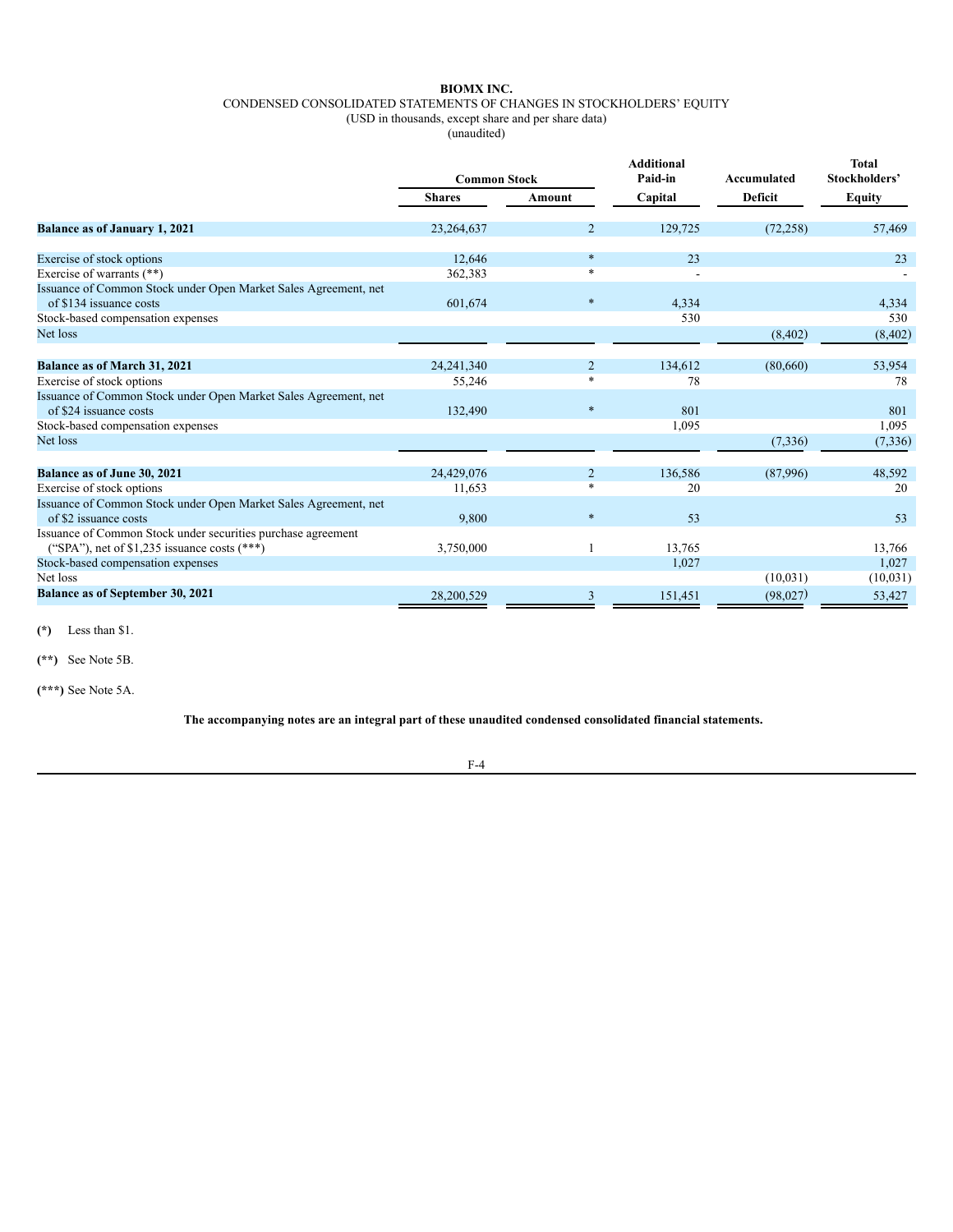# **BIOMX INC.**

#### CONDENSED CONSOLIDATED STATEMENTS OF CHANGES IN STOCKHOLDERS' EQUITY (USD in thousands, except share and per share data)

(unaudited)

|                                         | <b>Common Stock</b>      |                | <b>Additional</b><br>Paid-in<br>Accumulated |           | <b>Total</b><br>Stockholders' |
|-----------------------------------------|--------------------------|----------------|---------------------------------------------|-----------|-------------------------------|
|                                         | <b>Shares</b>            | Amount         | Capital                                     | Deficit   | Equity                        |
| <b>Balance as of January 1, 2020</b>    | 22,862,835               | 2              | 126,626                                     | (42, 172) | 84,456                        |
| Exercise of stock options               | 57,325                   | $(*)$          | 106                                         |           | 106                           |
| Stock-based compensation expenses       |                          |                | 337                                         |           | 337                           |
| Net loss                                |                          |                |                                             | (5,901)   | (5,901)                       |
| Balance as of March 31, 2020            | 22,920,160               | $\overline{2}$ | 127,069                                     | (48,073)  | 78,998                        |
| Exercise of stock options               | 220,104                  | $(*)$          | 52                                          |           | 52                            |
| Stock-based compensation expenses       | ٠                        |                | 677                                         | ٠         | 677                           |
| Net loss                                | $\overline{\phantom{a}}$ |                |                                             | (6,206)   | (6,206)                       |
| Balance as of June 30, 2020             | 23,140,264               | 2              | 127,798                                     | (54,279)  | 73,521                        |
| Exercise of stock options               | 27,414                   | $(*)$          | 38                                          | ٠         | 38                            |
| Stock-based compensation expenses       | ۰                        |                | 1,114                                       |           | 1,114                         |
| Net loss                                | ٠                        | ۰              |                                             | (8, 835)  | (8, 835)                      |
| <b>Balance as of September 30, 2020</b> | 23,167,678               |                | 128,950                                     | (63, 114) | 65,838                        |

(\*) Less than \$1.

**The accompanying notes are an integral part of these unaudited condensed consolidated financial statements.**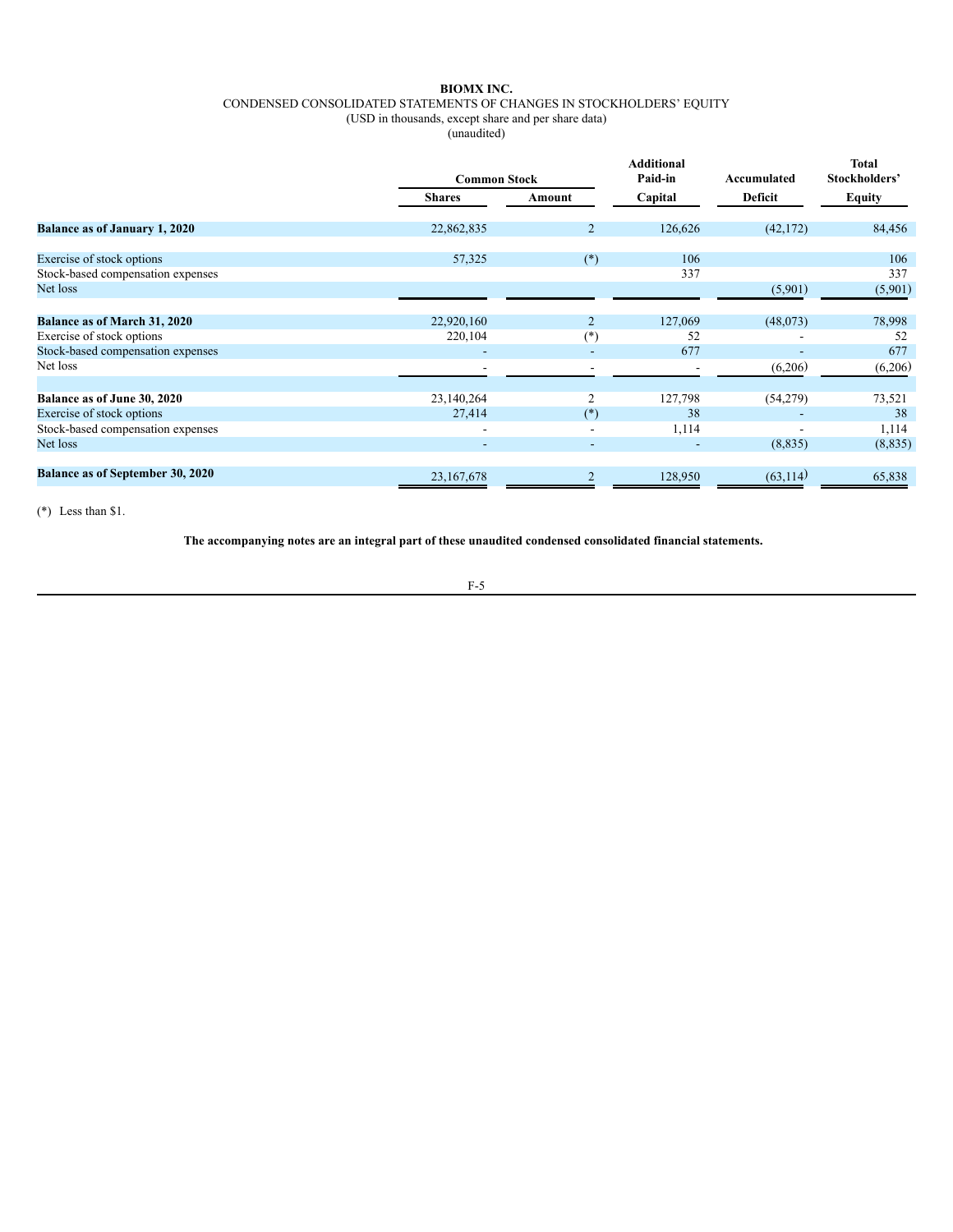### **BIOMX INC.** CONDENSED CONSOLIDATED STATEMENTS OF CASH FLOWS (USD in thousands, except share and per share data) (unaudited)

<span id="page-10-0"></span>

|                                                                                                 | <b>For the Nine Months Ended</b><br>September 30, |           |
|-------------------------------------------------------------------------------------------------|---------------------------------------------------|-----------|
|                                                                                                 | 2021                                              | 2020      |
| <u> CASH FLOWS – OPERATING ACTIVITIES</u>                                                       |                                                   |           |
| Net loss                                                                                        | (25,769)                                          | (20, 942) |
| Adjustments required to reconcile cash flows used in operating activities:                      |                                                   |           |
| Depreciation and amortization                                                                   | 1,746                                             | 1,618     |
| Stock-based compensation                                                                        | 2,652                                             | 2,128     |
| Finance expense, net                                                                            | 2                                                 |           |
| Changes in other liabilities                                                                    | (281)                                             | 116       |
| Loss from sale of property and equipment                                                        | 24                                                |           |
| Changes in operating assets and liabilities:                                                    |                                                   |           |
| Other current assets                                                                            | 2,109                                             | 1,318     |
| Trade account payables                                                                          | (549)                                             | (1, 877)  |
| Other account payables                                                                          | 1,760                                             | 218       |
| Net change in operating leases                                                                  | (177)                                             | 46        |
| Related parties                                                                                 |                                                   | 50        |
| Net cash used in operating activities                                                           | (18, 483)                                         | (17, 325) |
|                                                                                                 |                                                   |           |
| <u> CASH FLOWS – INVESTING ACTIVITIES</u>                                                       |                                                   |           |
| Investment in short-term deposits                                                               |                                                   | (387)     |
| Proceeds from short-term deposits                                                               | 19,851                                            |           |
| Purchases of property and equipment                                                             | (3,579)                                           | (662)     |
| Proceeds from sale of property and equipment                                                    |                                                   |           |
| Net cash provided by (used in) investing activities                                             | 16,276                                            | (1,049)   |
| <u> CASH FLOWS – FINANCING ACTIVITIES</u>                                                       |                                                   |           |
| Issuance of Common Stock under Open Market Sales Agreement, net of issuance costs               | 5,188                                             |           |
| Issuance of Common Stock under SPA, net of issuance costs                                       | 13,766                                            |           |
| Proceeds from long-term debt, net of issuance costs                                             | 14,225                                            |           |
| Outflows in connection with current assets and liabilities acquired in reverse recapitalization |                                                   | (75)      |
| Exercise of stock options                                                                       | 121                                               | 196       |
| Net cash provided by financing activities                                                       | 33,300                                            | 121       |
| Increase (decrease) in cash and cash equivalents and restricted cash                            | 31,093                                            | (18, 253) |
| Effect of exchange rate changes on cash and cash equivalents and restricted cash                | (2)                                               |           |
|                                                                                                 |                                                   |           |
| Cash and cash equivalents and restricted cash at the beginning of the period                    | 37,240                                            | 72,410    |
| Cash and cash equivalents and restricted cash at the end of the period                          | 68,331                                            | 54,157    |
| Supplemental disclosures of cash flow information                                               |                                                   |           |
| Cash paid for interest                                                                          | 60                                                |           |
| Taxes paid                                                                                      | 16                                                |           |
| Supplemental disclosure of non-cash investing                                                   |                                                   |           |
| Property and equipment purchases included in accounts payable and other payables                | 691                                               |           |
| Right-of-use assets obtained in exchange for new operation lease liabilities                    | 168                                               | 3,551     |
|                                                                                                 |                                                   |           |

**The accompanying notes are an integral part of these unaudited condensed consolidated financial statements.**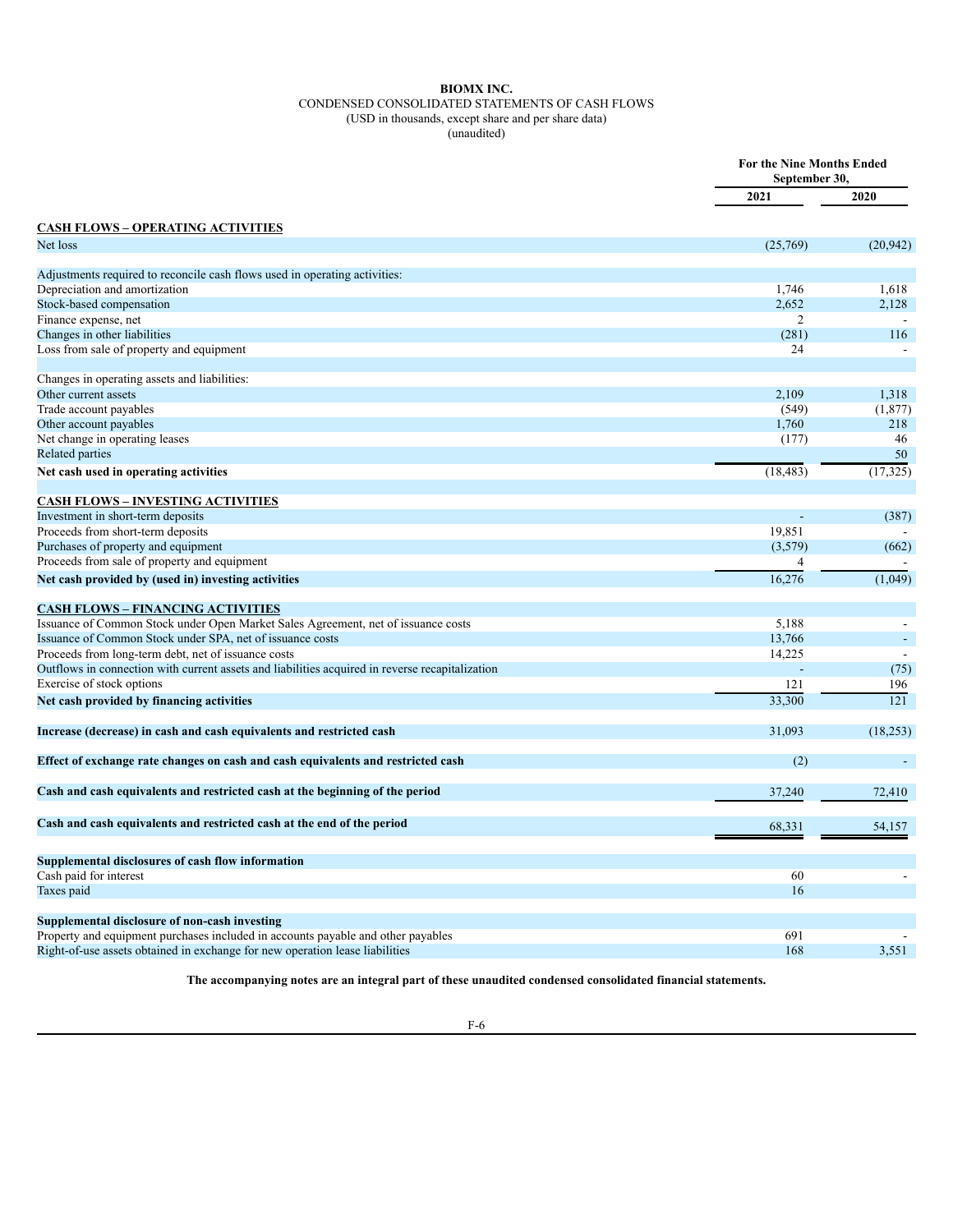#### <span id="page-11-0"></span>**NOTE 1 – GENERAL**

### **General information**

BiomX Inc. (formerly known as Chardan Healthcare Acquisition Corp., individually prior to BiomX Inc.'s acquisition of 100% of the outstanding shares of BiomX Israel Ltd. (the "Recapitalization Transaction", "BiomX Israel" respectively), and together with its subsidiaries, BiomX Ltd. and RondinX Ltd., after the Recapitalization Transaction, the "Company" or "BiomX") was incorporated as a blank check company on November 1, 2017, under the laws of the state of Delaware, for the purpose of entering into a merger, share exchange, asset acquisition, stock purchase, recapitalization, reorganization or similar business combination with one or more businesses or entities.

On October 28, 2019, the Company was renamed BiomX Inc. and the Company's shares of Common Stock, units, and warrants began trading on the NYSE American under the symbols PHGE, PHGE.U, and PHGE.WS, respectively.

On February 6, 2020, the Company's Common Stock also began trading on the Tel-Aviv Stock Exchange.

To date, the Company has not generated revenue from its operations. Based on the Company's current cash and commitments, management believes that the Company's current cash and cash equivalents are sufficient to fund its operations for more than 12 months from the date of issuance of these condensed consolidated financial statements and sufficient to fund its operations necessary to continue development activities.

Consistent with its continuing research and development activities, the Company expects to continue to incur additional losses for the foreseeable future. The Company plans to continue to fund its current operations, as well as other development activities relating to additional product candidates, through future issuances of debt and/or equity securities, loans and possibly additional grants from the Israel Innovation Authority ("IIA") and other government institutions. The Company's ability to raise additional capital in the equity and debt markets is dependent on a number of factors including, but not limited to, the market demand for the Company's Common Stock, which itself is subject to a number of development and business risks and uncertainties, as well as the uncertainty that the Company would be able to raise such additional capital at a price or on terms that are favorable to it. See note 7 for further information.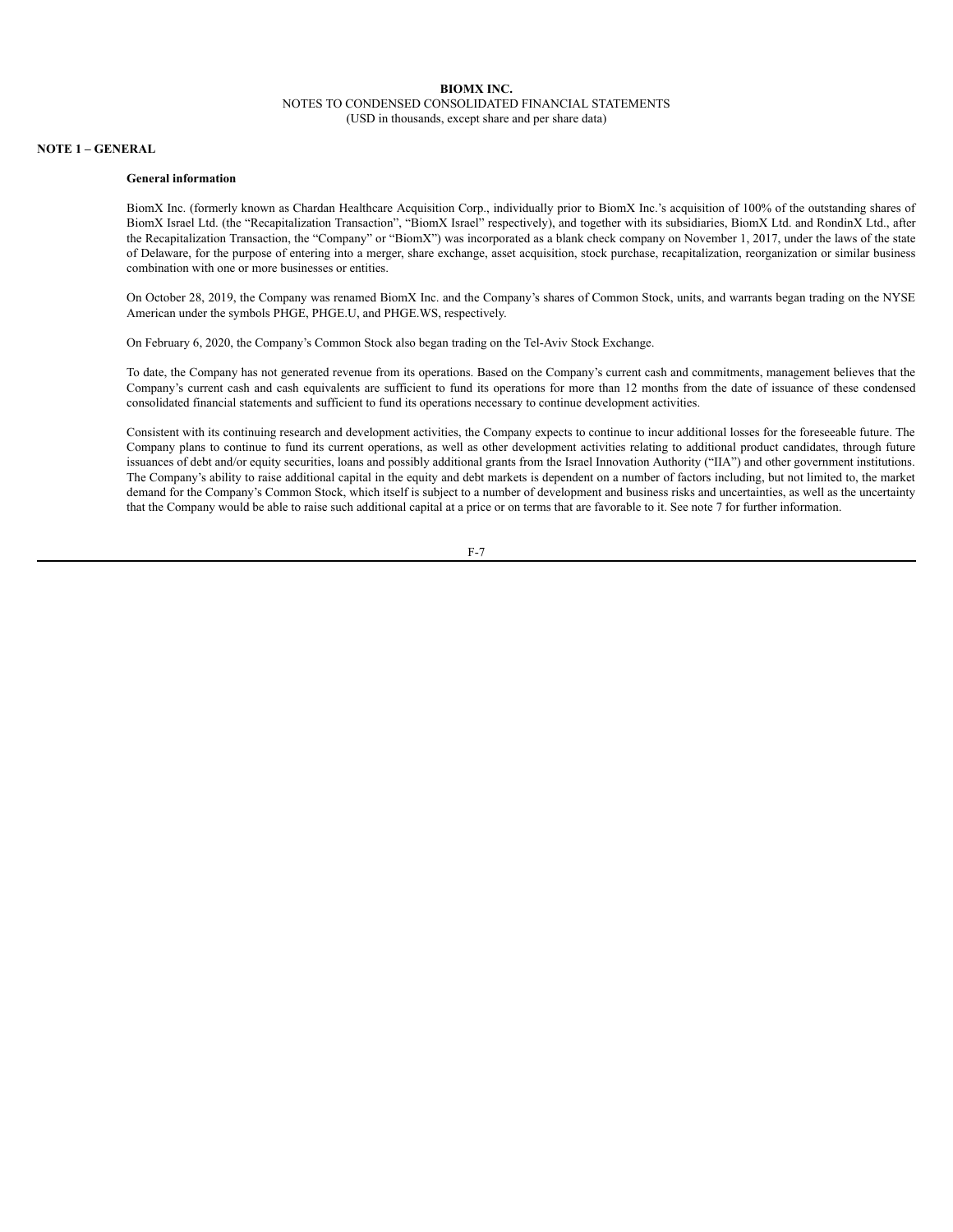### **NOTE 2 – SIGNIFICANT ACCOUNTING POLICIES**

### **A. Unaudited Condensed Financial Statements**

The accompanying unaudited condensed consolidated financial statements have been prepared in accordance with U.S. generally accepted accounting principles ("GAAP") for condensed financial information. They do not include all the information and footnotes required by GAAP for complete financial statements. In the opinion of management, all adjustments considered necessary for a fair presentation have been included (consisting only of normal recurring adjustments except as otherwise discussed).

The financial information contained in this report should be read in conjunction with the annual financial statements included in the Company's Annual Report on Form 10-K for the fiscal year ended December 31, 2020, that the Company filed with the U.S. Securities and Exchange Committee (the "SEC") on March 31, 2021.

## **B. Principles of Consolidation**

The condensed consolidated financial statements include the accounts of the Company and its subsidiaries. Intercompany balances and transactions have been eliminated upon consolidation.

### **C. Use of Estimates in the Preparation of Financial Statements**

The preparation of financial statements in conformity with GAAP requires management to make estimates and assumptions that affect the reported amounts of assets and liabilities and disclosure of contingent assets and liabilities in the financial statements and the amounts of expenses during the reported years. Actual results could differ from those estimates.

The full extent to which the COVID-19 pandemic may directly or indirectly impact the Company's business, results of operations and financial condition will depend on future developments that are uncertain, including as a result of new information that may emerge concerning COVID-19 and the actions taken to contain it or treat COVID-19, as well as the economic impact on local, regional, national and international customers and markets. The Company examined the impact of COVID-19 on its financial statements, and although there is currently no major impact, there may be changes to those estimates in future periods. Actual results may differ from these estimates.

### **D. Recent Accounting Standards**

In May 2021, the Financial Accountings Standards Board ("FASB") issued Accounting Standards Update ("ASU") 2021-04, "Earnings Per Share (Topic 260), Debt—Modifications and Extinguishments (Subtopic 470-50), Compensation—Stock Compensation (Topic 718), and Derivatives and Hedging— Contracts in Entity's Own Equity (Subtopic 815- 40): Issuer's Accounting for Certain Modifications or Exchanges of Freestanding Equity-Classified Written Call Options" ("ASU 2021-04"). The guidance is effective for the Company on January 1, 2022. The Company is currently evaluating the impact of adopting this standard.

In June 2016, the FASB issued ASU No. 2016-13, "Financial Instruments – Credit Losses," to improve information on credit losses for financial assets and net investment in leases that are not accounted for at fair value through net income. ASU No. 2016-13 replaces the current incurred loss impairment methodology with a methodology that reflects expected credit losses. This guidance is effective for the Company beginning on January 1, 2023, with early adoption permitted. The Company does not expect that the adoption of this standard will have a significant impact on its condensed consolidated financial statements and related disclosures.

In August 2020, the FASB issued ASU 2020-06, "Debt with Conversion and Other Options (Subtopic 470-20) and Derivatives and Hedging-Contracts in Entity's Own Equity (Subtopic 815-40)-Accounting for Convertible Instruments and Contracts in an Entity's Own Equity." The ASU simplifies accounting for convertible instruments by removing major separation models required under current GAAP. Consequently, more convertible debt instruments will be reported as a single liability instrument with no separate accounting for embedded conversion features. The ASU removes certain settlement conditions that are required for equity contracts to qualify for the derivative scope exception, which will permit more equity contracts to qualify for it. The ASU also simplifies the diluted net income per share calculation in certain areas. The new guidance is effective for annual and interim periods beginning after December 15, 2021, and early adoption is permitted for fiscal years beginning after December 15, 2020, and interim periods within those fiscal years. The Company does not expect that the adoption of this standard will have a significant impact on its condensed consolidated financial statements and related disclosures.

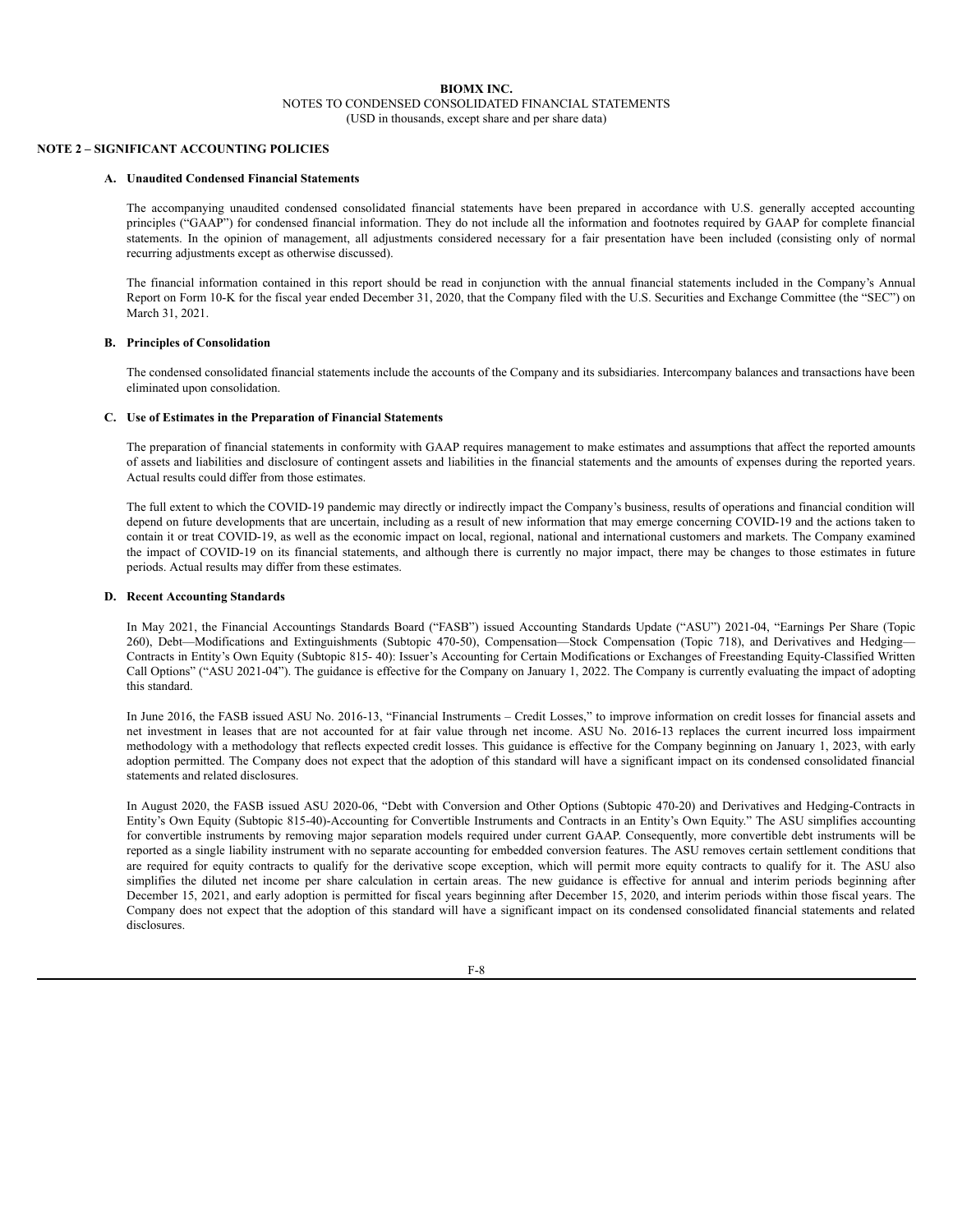### **NOTE 2 – SIGNIFICANT ACCOUNTING POLICIES (Cont.)**

#### **E. Derivative Activity**

The Company uses foreign exchange contracts (mainly option and forward contracts) to hedge cash flows from currency exposure. These foreign exchange contracts are not designated as hedging instruments for accounting purposes. In connection with these foreign exchange contracts, the Company recognizes gains or losses that offset the revaluation of the cash flows also recorded under financial expenses (income), net in the condensed consolidated statements of operations. As of September 30, 2021, the Company had outstanding foreign exchange contracts for the exchange of USD to NIS in the amount of approximately \$2,787 with a fair value of \$20. As of December 31, 2020, the Company had outstanding foreign exchange contracts for the exchange of USD to NIS in the amount of approximately \$1,555 with a fair value of \$90.

### **F. Fair Value of Financial Instruments**

The fair value of certain of the Company's financial instruments including cash, accounts receivable, accounts payable, accrued expenses, and other accrued liabilities approximate cost because of their short maturities. The Company measures and reports fair value in accordance with ASC 820, "Fair Value Measurements and Disclosure" ("ASC 820"), which defines fair value, establishes a framework for measuring fair value in accordance with generally accepted accounting principles and expands disclosures about fair value measurements.

Fair value, as defined in ASC 820, is the price that would be received to sell an asset or paid to transfer a liability in an orderly transaction between market participants at the measurement date. The fair value of an asset should reflect its highest and best use by market participants, principal (or most advantageous) markets, and an in-use or an in-exchange valuation premise. The fair value of a liability should reflect the risk of nonperformance, which includes, among other things, the Company's credit risk.

Valuation techniques are generally classified into three categories: the market approach; the income approach; and the cost approach. The selection and application of one or more of the techniques may require significant judgment and are primarily dependent upon the characteristics of the asset or liability, and the quality and availability of inputs. Valuation techniques used to measure fair value under ASC 820 must maximize the use of observable inputs and minimize the use of unobservable inputs. ASC 820 also provides fair value hierarchy for inputs and resulting measurement as follows:

Level 1 – Unadjusted quoted prices in active markets that are accessible at the measurement date for identical, unrestricted assets or liabilities.

Level 2 – Quoted prices in non-active markets or in active markets for similar assets or liabilities, observable inputs other than quoted prices, and inputs that are not directly observable but are corroborated by observable market data.

Level 3 – Prices or valuations that require inputs that are both significant to the fair value measurement and unobservable.

There were no changes in the fair value hierarchy levelling during the period ended September 30, 2021 and year ended December 31, 2020.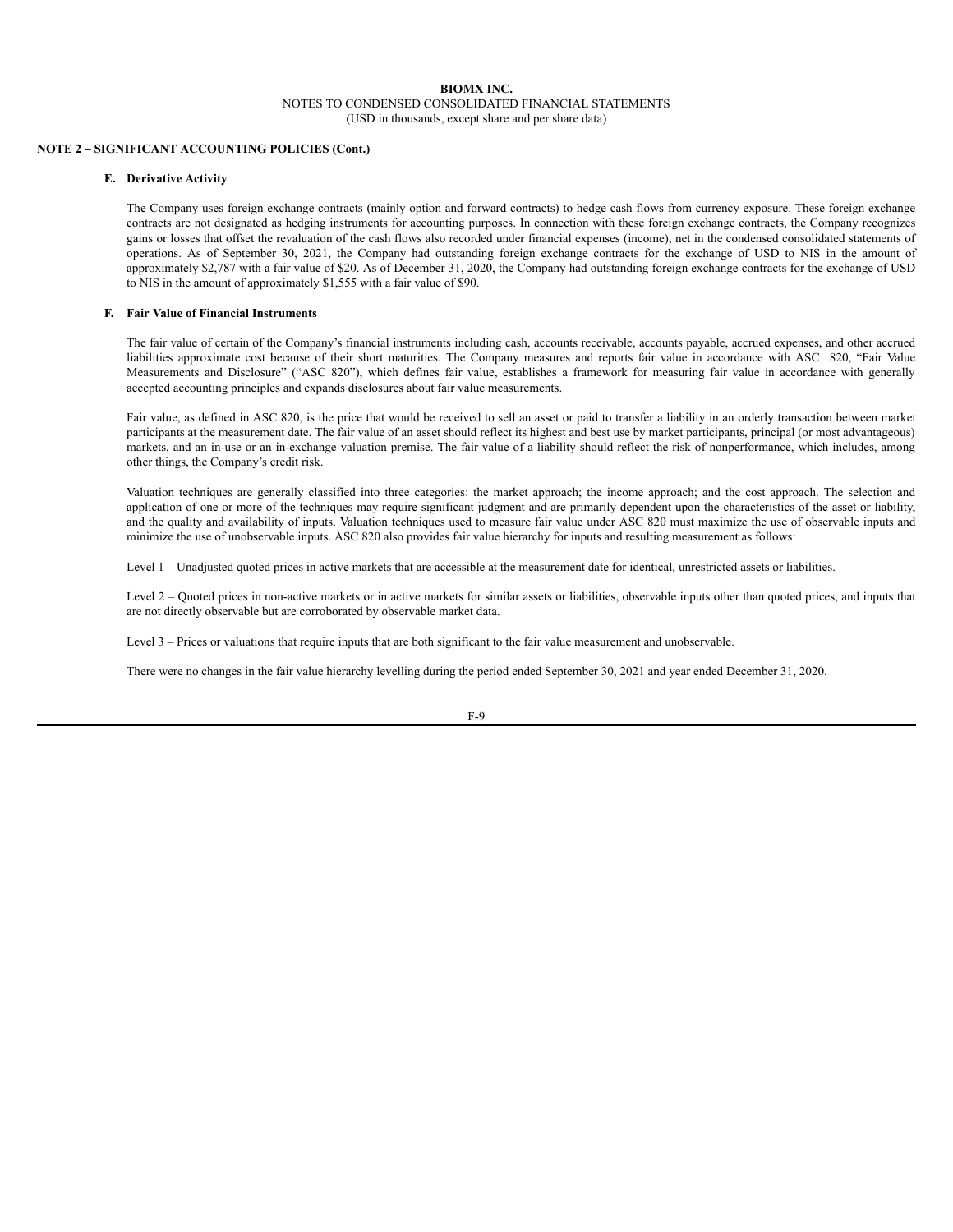# **NOTE 2 – SIGNIFICANT ACCOUNTING POLICIES (Cont.)**

## The following tables present the Company's fair value hierarchy for its assets and liabilities that are measured at fair value on a recurring basis:

|                                       |         | September 30, 2021 |         |                   |
|---------------------------------------|---------|--------------------|---------|-------------------|
|                                       | Level 1 | Level 2            | Level 3 | <b>Fair Value</b> |
| Assets:                               |         |                    |         |                   |
| Cash equivalents:                     |         |                    |         |                   |
| Money market funds                    | 30,007  | $\sim$             | ٠       | 30,007            |
| Foreign exchange contracts receivable |         | 20                 |         | 20                |
|                                       | 30,007  | 20                 |         | 30,027            |
| Liabilities:                          |         |                    |         |                   |
| Contingent consideration (*)          |         |                    | 180     | 180               |
|                                       |         |                    | 180     | 180               |
|                                       |         | December 31, 2020  |         |                   |
|                                       | Level 1 | Level 2            | Level 3 | <b>Fair Value</b> |
| Assets:                               |         |                    |         |                   |
| Cash equivalents:                     |         |                    |         |                   |
| Money market funds                    | 30,000  |                    |         | 30,000            |
| Foreign exchange contracts receivable |         | 90                 |         | 90                |
|                                       | 30,000  | 90                 |         | 30,090            |
| Liabilities:                          |         |                    |         |                   |
| Contingent consideration (*)          |         |                    | 83      | 83                |
|                                       |         |                    | 83      | 83                |

Financial instruments with carrying values approximating fair value include cash and cash equivalents, restricted cash, short-term deposits, other current assets, trade accounts payable and other current liabilities, due to their short-term nature.

(\*) Changes in contingent consideration for the nine months ended on September 30, 2021 and 2020 resulted from revaluation.

The Company determined the fair value of the liabilities for the contingent consideration based on a probability discounted cash flow analysis. This fair value measurement is based on significant unobservable inputs in the market and thus represents a Level 3 measurement within the fair value hierarchy. The fair value of the contingent consideration is based on several factors, such as: the attainment of future clinical, developmental, regulatory, commercial and strategic milestones relating to product candidates for treatment of primary sclerosing cholangitis. The discount rate applied ranged from 0.37% to 0.98%. The contingent consideration is evaluated quarterly, or more frequently, if circumstances dictate. Changes in the fair value of contingent consideration are recorded in condensed consolidated statements of operations. Significant changes in unobservable inputs, mainly the probability of success and cash flows projected, could result in material changes to the contingent consideration liabilities.

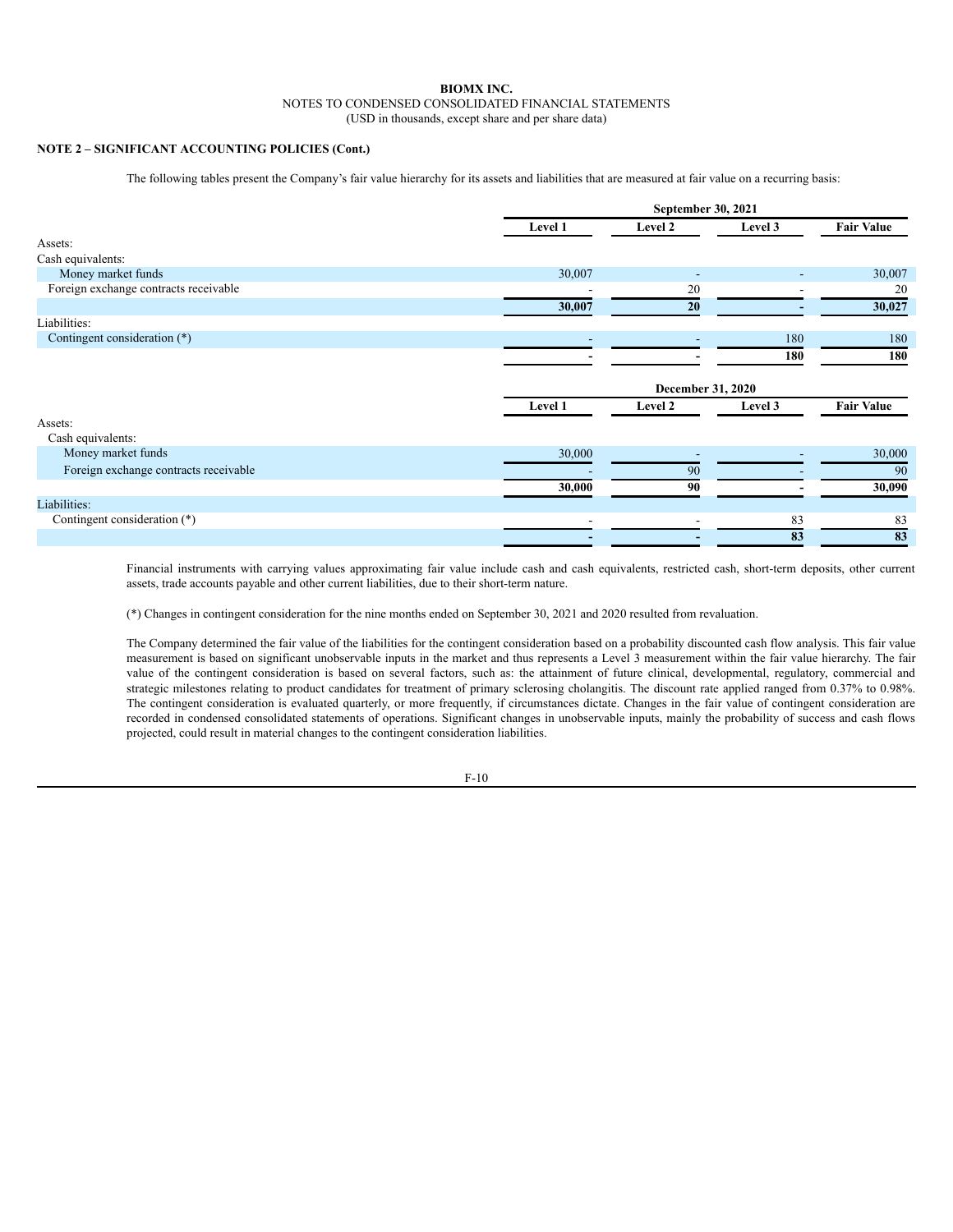### **BIOMX INC.**

NOTES TO CONDENSED CONSOLIDATED FINANCIAL STATEMENTS (USD and NIS in thousands, except share and per share data)

## **NOTE 3 – COMMITMENTS AND COLLABORATIONS**

**A.** In April 2019, the IIA approved an application for a total budget of NIS 4,221 (approximately \$1,185). The IIA funded 30% of the approved budget. The program was for the period beginning from July 2018 through June 2019. As of September 30, 2021, BiomX Israel received all funds with respect to this program.

In December 2019, the IIA approved an application for a total budget of NIS 10,794 (approximately \$3,123). The IIA funded 30% of the approved budget. The program was for the period beginning from July 2019 through December 2019. As of September 30, 2021, BiomX Israel received all funds with respect to this program.

In April 2020, the IIA approved an application for a total budget of NIS 15,562 (approximately \$4,287). The IIA committed to fund 30% of the approved budget. The program was for the period beginning January 2020 through December 2020. As of September 30, 2021, BiomX Israel received all funds with respect to this program.

In March 2021, the IIA approved two new applications for a total budget of NIS 19,444 (approximately \$5,874). The IIA committed to fund 30% of the approved budget. The program is for the period beginning January 2021 through December 2021. As of September 30, 2021, the Company received NIS 2,042 (approximately \$625) from the IIA with respect to these programs.

In August 2021, the IIA approved an application for an aggregate budget of NIS 5,737 (approximately \$1,778). The IIA committed to fund 50% of the approved budget. The program is for the period beginning July 2021 through June 2022. The program does not bear royalties. As of September 30, 2021, the Company received NIS 1,004 (approximately \$313) from the IIA with respect to this program.

According to the agreement with the IIA, excluding the August 2021 program, BiomX Israel will pay royalties of 3% to 3.5% of future sales up to an amount equal to the accumulated grant received including annual interest of LIBOR linked to the dollar. BiomX Israel may be required to pay additional royalties upon the occurrence of certain events as determined by the IIA, that are within the control of BiomX Israel. No such events have occurred or were probable of occurrence as of the balance sheet date with respect to these royalties. Repayment of the grant is contingent upon the successful completion of the BiomX Israel's R&D programs and generating sales. BiomX Israel has no obligation to repay these grants if the R&D program fails, is unsuccessful or aborted or if no sales are generated. The Company had not yet generated sales as of September 30, 2021; therefore, no liability was recorded in these condensed consolidated financial statements. IIA grants are recorded as a reduction of R&D expenses, net.

Through September 30, 2021, total grants approved from the IIA aggregated to approximately \$7,160 (NIS 24,731). Through September 30, 2021, the Company had received an aggregate amount of \$5,563 (NIS 19,075) in the form of grants from the IIA. Total grants subject to royalties' payments aggregated to approximately \$5,252. As of September 30, 2021, the Company had a contingent obligation to the IIA in the amount of approximately \$5,386 including annual interest of LIBOR linked to the dollar.

**B.** On September 1, 2020 ("Effective Date"), BiomX Israel entered into a research collaboration agreement with Boehringer Ingelheim International GmbH ("BI") for a collaboration on biomarker discovery for inflammatory bowel disease ("IBD"). Under the agreement, BiomX Israel is eligible to receive fees totaling \$439 in installments of \$50 within 60 days of the Effective Date, \$100 upon receipt of the BI materials, \$150 upon the completion of data processing and \$139 upon delivery of the Final Report of observations and Results of the Project (as such terms are defined within the agreement). Unless terminated earlier, this agreement will remain in effect until one year after the Effective Date or completion of the Project Plan (as defined in the agreement) and submission and approval of the Final Report. During the nine months ended September 30,2021, consideration of \$150 was received. As of September 30, 2021, aggregate consideration of \$300 had been received. The consideration is recorded as a reduction of R&D expenses, net in the condensed consolidated statements of operations.

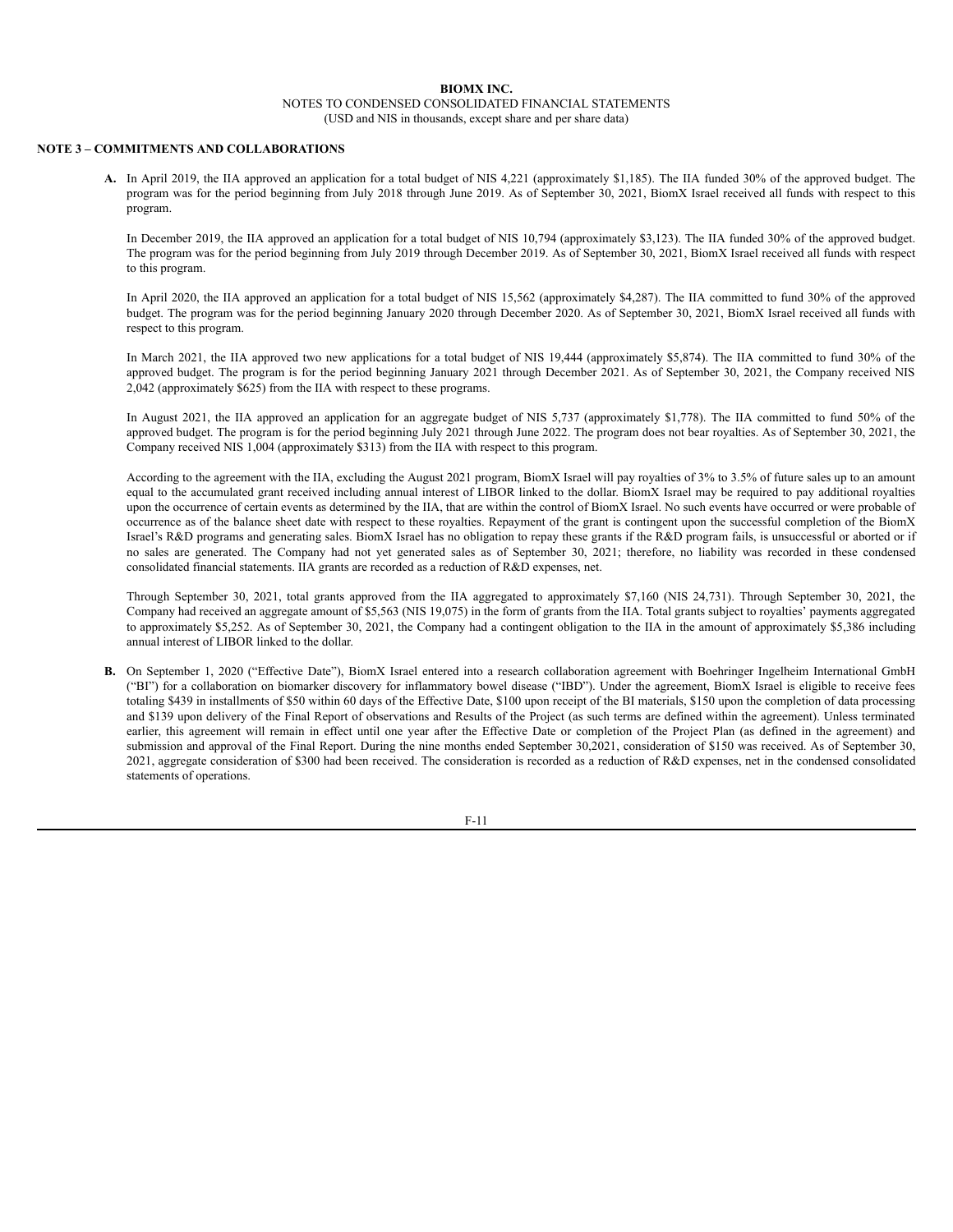### **NOTE 4 – LONG-TERM DEBT**

On August 16, 2021, the Company entered into a Loan and Security Agreement (the "Loan Agreement") with Hercules Capital, Inc. ("Hercules"), with respect to a venture debt facility. Under the Loan Agreement, Hercules provided the Company with access to a term loan with an aggregate principal amount of up to \$30,000 (the "Term Loan Facility"), available in three tranches, subject to certain terms and conditions. The first tranche of \$15,000 was advanced to the Company on the date the Loan Agreement was executed. Upon the occurrence of specified milestones and continuing through December 31, 2022, a loan in the aggregate principal amount of up to \$10.0 million, or the second tranche, and upon the occurrence of specified milestones and continuing through September 30, 2023, a loan in the aggregate principal amount of up to \$5.0 million, or the third tranche, may become available. The milestones for the remaining tranches have not yet been reached as of September 30, 2021. The Company is required to make interest only payments through March 1, 2023, or extended to September 1, 2023 upon satisfaction of certain milestones, and is required to then repay the principal balance and interest in equal monthly installments through September 1, 2025.

The Company may prepay advances under the Loan Agreement, in whole or in part, at any time subject to a prepayment charge equal to: (a) 3.0 % of amounts prepaid, if such prepayment occurs during the first 12 months following the Closing Date; (b) 2.0% after 12 months but prior to 24 months; (c) 1.0% after 24 months but prior to 36 months, and (d) no charge after 36 months. Upon prepayment or repayment of all or any of the term loans under the Term Loan Facility, the Company is required to pay an end of term charge ("End of Term Charge") equal to 6.55% of the total aggregate amount of the term loans being prepaid or repaid.

Interest on the term loan accrues at a per annum rate equal to the greater of (i) the Prime Rate as reported in The Wall Street Journal plus 5.70% and (ii) 8.95%. On September 30, 2021, the Prime Rate was 3.25%. Interest expense is calculated using the effective interest method and is inclusive of non-cash amortization of capitalized loan issuance costs. Debt issuance costs are recorded on the consolidated balance sheet as a reduction of liabilities. Amounts allocated to the debt, net of issuance cost, are subsequently recognized at amortized cost using the effective interest method. On September 30, 2021, the effective interest rate was 13.51%.

As of September 30, 2021, the carrying value of the term loan consists of \$15,000 principal outstanding less the debt discount and issuance costs of approximately \$775. The End of Term Charge of \$983 is recognized over the life of the term loan as interest expense using the effective interest method. The debt issuance costs have been recorded as a debt discount which are being accreted to interest expense through the maturity date of the term loan.

Interest expense relating to the term loan, which is included in interest expense in the condensed statements of operations was \$172 for the three and nine months ended September 30, 2021.

Under the terms of the Loan Agreement, the Company granted first priority liens and security interests in substantially all of the Company's intellectual property as collateral for the obligations thereunder. The Company also granted Hercules the right, at their discretion, to participate in any closing of any single subsequent broadly marketed financing as defined up to a maximum aggregate amount of \$2,000 under the terms as afforded to other investors in such financing. The Loan Agreement also contains representations and warranties by the Company and Hercules, indemnification provisions in favor of Hercules and customary affirmative and negative covenants, including a liquidity covenant beginning October 1, 2022, requiring the Company to maintain a minimum aggregate compensating cash balance of \$5,000, and events of default, including a material adverse change in the Company's business, payment defaults, breaches of covenants following any applicable cure period, and a material impairment in the perfection or priority of Hercules' security interest in the collateral. In the event of default by the Company under the Loan Agreement, the Company may be required to repay all amounts then outstanding under the Loan Agreement.

Future principal payments for the long-term debt are as follows:

|                                              | September 30,<br>2021 |
|----------------------------------------------|-----------------------|
| 2021 (for the remaining 3 months)            |                       |
| 2022                                         |                       |
| 2023                                         | 4,458                 |
| 2024                                         | 5,804                 |
| 2025                                         | 4,738                 |
| Total principal payments                     | 15,000                |
| Unamortized discount and debt issuance costs | (775)                 |
| Long-term debt                               | 14.225                |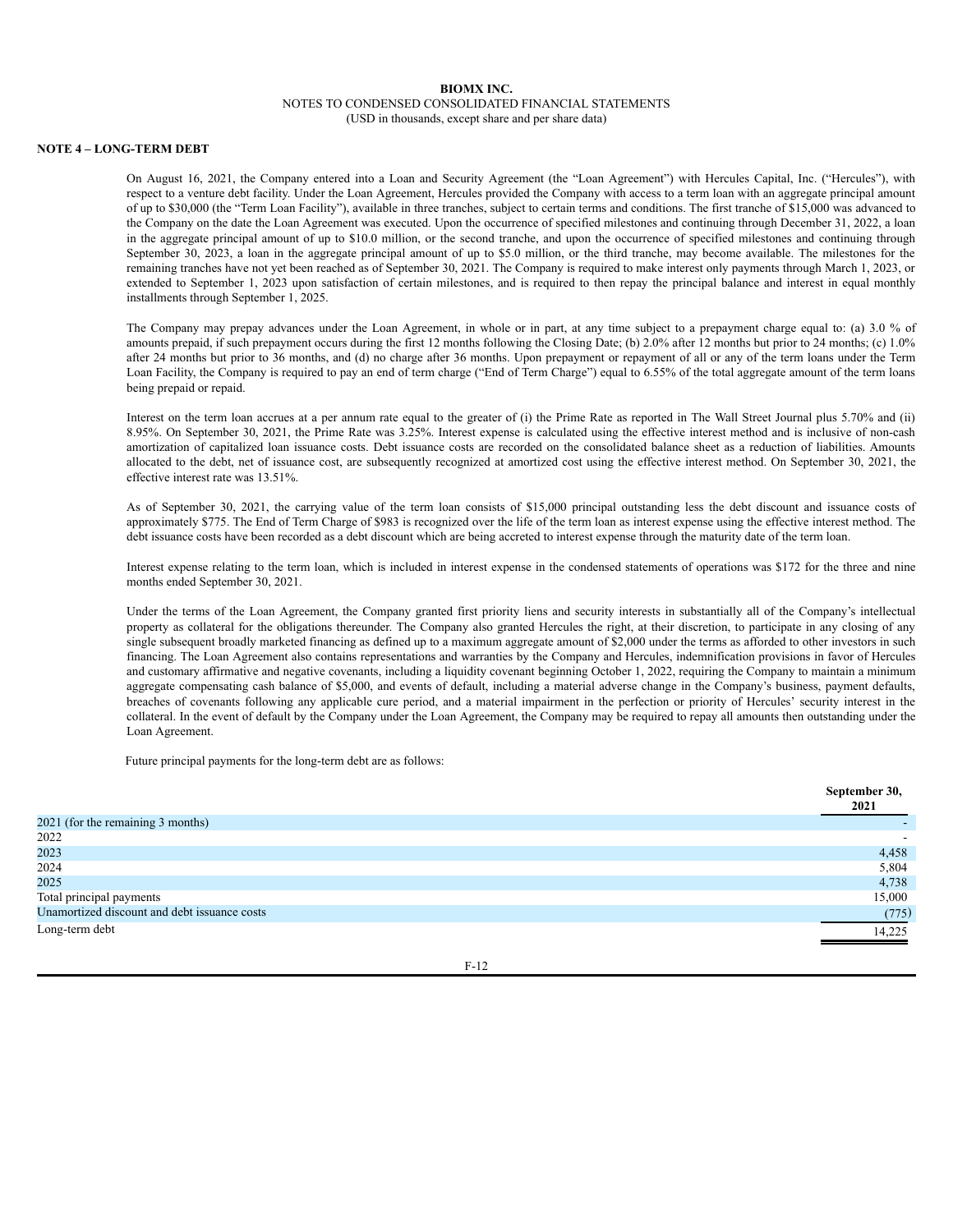### **NOTE 5 – STOCKHOLDERS EQUITY**

### **A. Share Capital:**

#### **At-the-market Sales Agreement:**

In December 2020, pursuant to a registration statement on Form S-3 declared effective by the Securities and Exchange Commission on December 11, 2020, the Company entered into an Open Market Sales Agreement ("ATM Agreement") with Jefferies LLC. ("Jefferies"), which provides that, upon the terms and subject to the conditions and limitations in the ATM Agreement, the Company may elect, from time to time, to offer and sell shares of Common Stock with an aggregate offering price of up to \$50,000, with Jefferies acting as sales agent. During the nine months ended September 30, 2021, the Company sold 743,964 shares of Common Stock under the ATM Agreement, at an average price of \$7.19 per share, raising aggregate net proceeds of approximately \$5,188, after deducting an aggregate commission of \$160.

### **Securities Purchase Agreement:**

On July 26, 2021, the Company entered into a Securities Purchase Agreement with institutional investors, all of the Company's directors and certain executive officers for the sale of an aggregate of 3,750,000 shares of the Company's Common Stock and warrants to purchase an aggregate of 2,812,501 shares of the Company's Common Stock in a registered direct offering, for gross proceeds of \$15,000 before deducting placement agent fees and offering expenses and assuming that none of the warrants are exercised. The securities were sold at price of \$4.00 per share and an accompanying warrant to purchase 0.75 of a share of the Company's Common Stock at an exercise price of \$5.00 per share. The warrants will be exercisable six months after the date of issuance and will expire five years from the date such warrant first becomes exercisable. The warrants issued were classified as equity in accordance with ASC 815-40. The securities were offered pursuant to the Company's effective registration statement on Form S-3. All proceeds were received as of July 28, 2021. 125,000 shares of Common Stock and 93,750 warrants were sold to related parties.

### **Warrants:**

As of September 30, 2021, the Company had the following outstanding warrants to purchase Common Stock issued to stockholders:

| Warrant                                  | <b>Issuance Date</b> | <b>Expiration</b><br>Date | <b>Exercise</b><br>Price<br>Per Share | Number of<br><b>Shares of</b><br><b>Common Stock</b><br>Underlying<br>Warrants |
|------------------------------------------|----------------------|---------------------------|---------------------------------------|--------------------------------------------------------------------------------|
| <b>Private Placement Warrants</b>        | IPO (December 13,    | December 13.              |                                       |                                                                                |
|                                          | 2018)                | 2023                      | 11.50                                 | 2,900,000                                                                      |
| Public Warrants                          | IPO (December 13,    |                           |                                       |                                                                                |
|                                          | 2018)                | October 28, 2024          | 11.50                                 | 3,500,000                                                                      |
| 2021 Registered Direct Offering Warrants | SPA (July 28,        |                           |                                       |                                                                                |
|                                          | 2021)                | January 28, 2027          | 5.00                                  | 2,812,501                                                                      |
|                                          |                      |                           |                                       | 9,212,501                                                                      |

#### **B. Stock-based Compensation:**

On March 30, 2021, the Board of Directors approved the grant of 985,530 options to 94 employees, including five senior officers, one consultant, and six directors under the Company's 2019 Equity Incentive Plan, without consideration. Options were granted at an exercise price of \$7.02 per share with a vesting period of four years. Directors and senior officers are entitled to full acceleration of their unvested options upon the occurrence of both a change in control of the Company and the end of their engagement with the Company.

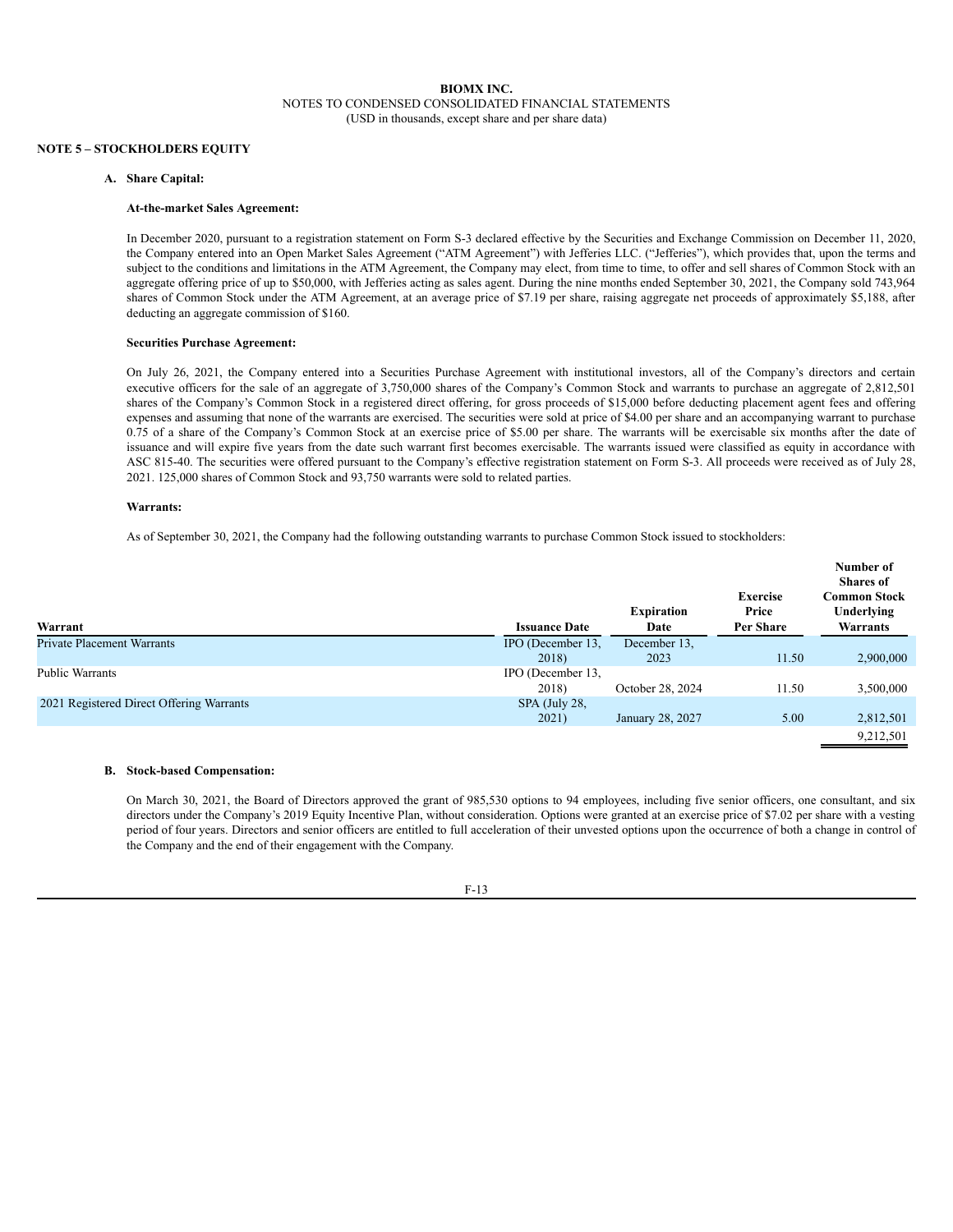# **NOTE 5 – STOCKHOLDERS EQUITY (Cont.)**

# **B. Stock-based Compensation: (Cont.)**

The fair value of each option was estimated as of the date of grant or reporting period using the Black-Scholes option-pricing model, using the following assumptions:

|                                       |      | <b>Nine Months Ended</b><br>September 30, |  |
|---------------------------------------|------|-------------------------------------------|--|
|                                       | 2021 | 2020                                      |  |
| Underlying value of Common Stock (\$) | 7.02 | 5.59-6.21                                 |  |
| Exercise price $(\$)$                 | 7.02 | 5.59-6.21                                 |  |
| Expected volatility $(\%)$            | 85.0 | 85.0                                      |  |
| Expected terms of the option (years)  | 6.11 | 6.25                                      |  |
| Risk-free interest rate $(\% )$       | 1.17 | $0.37 - 0.52$                             |  |

The cost of the benefit embodied in the options granted during the nine months ended September 30, 2021, based on their fair value as at the grant date, is estimated to be approximately \$5,138. These amounts will be recognized in statements of operations over the vesting period.

**(1)** A summary of options granted to purchase the Company's Common Stock under the Company's share option plans is as follows:

|                                                                                                     | <b>For the Nine Months Ended</b><br><b>September 30, 2021</b> |                                              |                                        |
|-----------------------------------------------------------------------------------------------------|---------------------------------------------------------------|----------------------------------------------|----------------------------------------|
|                                                                                                     | Number of<br><b>Options</b>                                   | Weighted<br>Average<br><b>Exercise Price</b> | Aggregate<br><b>Intrinsic</b><br>Value |
| Outstanding at the beginning of period                                                              | 3,569,766                                                     | 3.12                                         | 12,338                                 |
| Granted                                                                                             | 985,530                                                       | 7.02                                         |                                        |
| Forfeited                                                                                           | (116, 235)                                                    | 4.72                                         |                                        |
| Exercised                                                                                           | (79, 545)                                                     | 1.52                                         |                                        |
| Outstanding at the end of period                                                                    | 4,359,516                                                     | 3.99                                         | 9,380                                  |
| Exercisable at the end of period                                                                    | 2,354,505                                                     |                                              |                                        |
| Weighted average remaining contractual life of outstanding options - years as of September 30, 2021 | 7.43                                                          |                                              |                                        |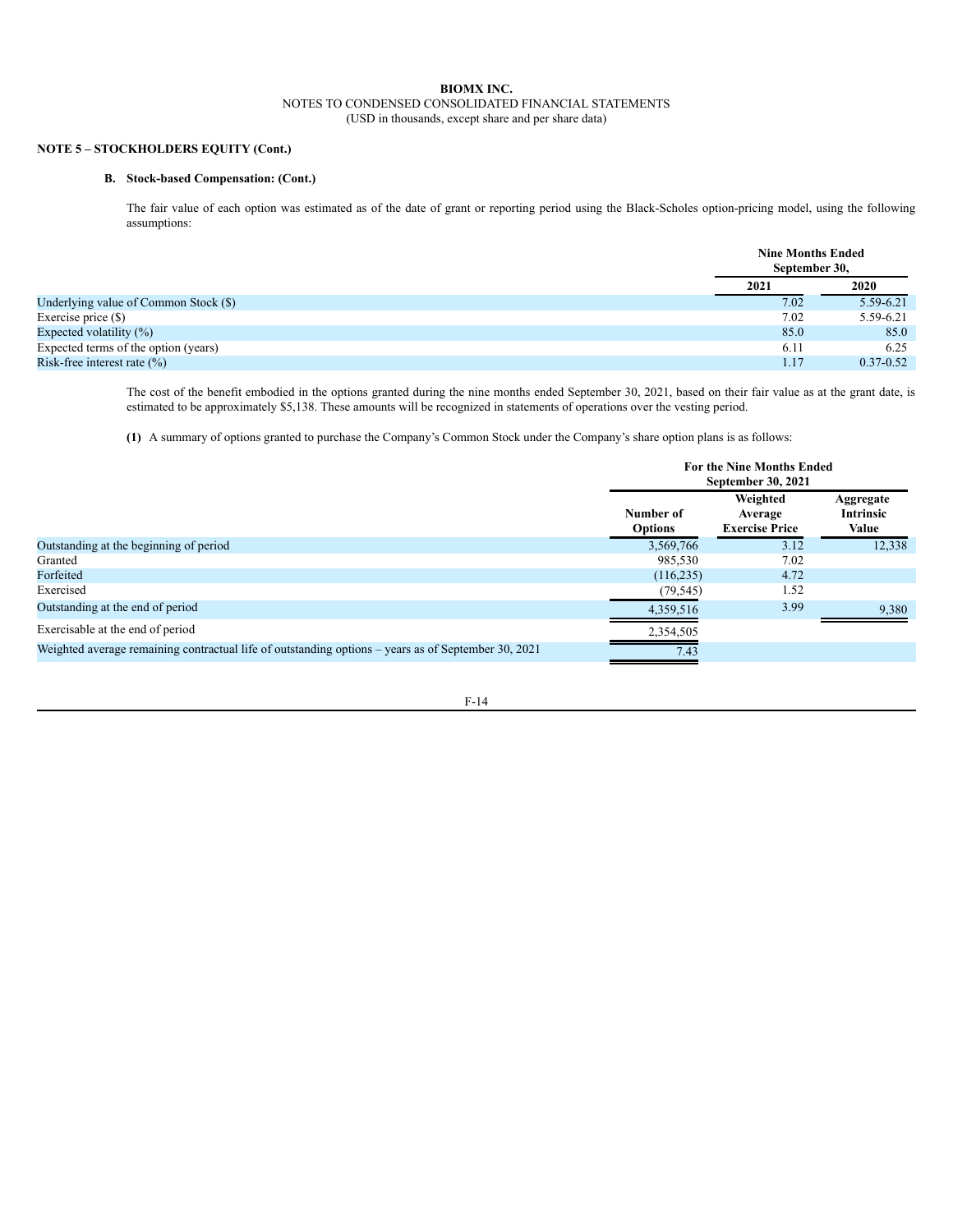### **NOTE 5 – STOCKHOLDERS EQUITY (Cont.)**

# **B. Stock-based Compensation: (Cont.)**

### **Warrants:**

As of September 30, 2021, the Company had the following outstanding stock-based compensation warrants to purchase Common Stock:

| Warrant                                                      | <b>Issuance Date</b> | <b>Expiration</b><br>Date | <b>Exercise</b><br>Price<br>Per Share | Number of<br><b>Shares of</b><br>Common Stock<br>Underlying<br>Warrants |
|--------------------------------------------------------------|----------------------|---------------------------|---------------------------------------|-------------------------------------------------------------------------|
| Private Warrants issued to Yeda (see 1 below)                | May 11, 2017         | May 11, 2025              | $(*)$                                 |                                                                         |
|                                                              | November 27.         |                           |                                       |                                                                         |
| Private Warrants issued to scientific founders (see 2 below) | 2017                 |                           |                                       | 2,974                                                                   |
|                                                              |                      |                           |                                       | 2,974                                                                   |

(\*) less than \$0.001.

**1.** In May 2017, in accordance with a license agreement, the Company issued to Yeda Research and Development Company Limited ("Yeda"), for nominal consideration, 591,382 warrants to purchase Common Stock at \$0.0001 nominal value, for nominal consideration. Yeda had the option to exercise the warrants on a cashless basis. In 2020, the license agreement was terminated.

On March 10, 2021, Yeda exercised 362,444 warrants on a cashless basis, resulting in the issuance of 362,383 shares of Common Stock. The remainder of the warrants were cancelled as part of the termination of the license agreement.

Expenses and income are included in R&D expenses, net in the condensed consolidated statements of operations. For the nine months ended September 30, 2021 and 2020, the Company did not record any expenses.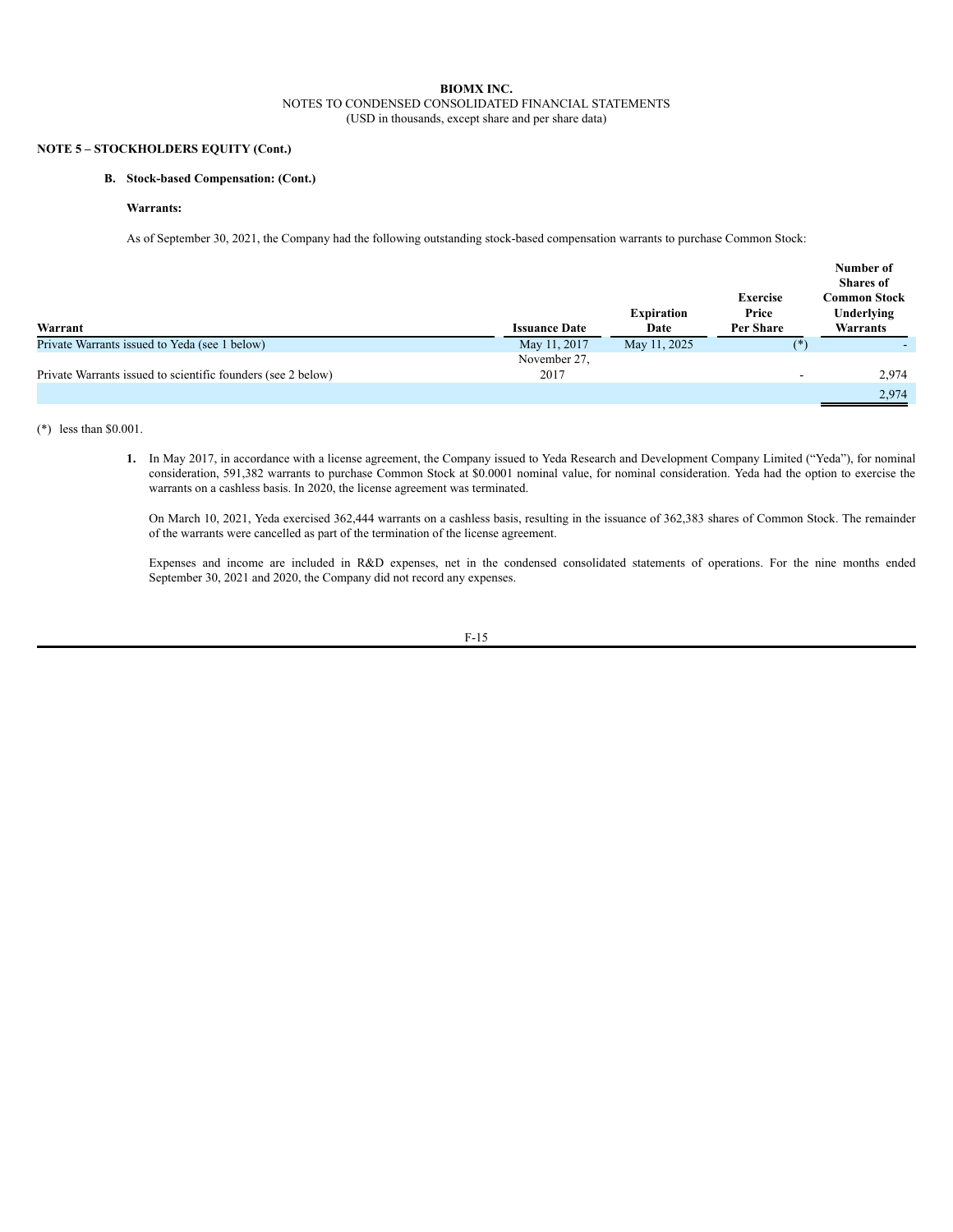### **NOTE 5 – STOCKHOLDERS EQUITY (Cont.)**

### **B. Stock-based Compensation: (Cont.)**

- **2.** In November 2017, BiomX Israel issued 7,615 warrants to Yeda and 2,974 warrants to its scientific founders. All the warrants were fully vested at their grant date and will expire immediately prior to a consummation of an M&A transaction. The warrants did not expire as a result of the Recapitalization Transaction and have no exercise price.
- **(2)** The following table sets forth the total stock-based payment expenses resulting from options granted, included in the statements of operations:

|                                        | <b>Nine Months Ended</b><br>September 30,  |       |
|----------------------------------------|--------------------------------------------|-------|
|                                        | 2021                                       | 2020  |
| Research and development expenses, net | 1,539                                      | 1,345 |
| General and administrative             | 1,113                                      | 783   |
|                                        | 2,652                                      | 2,128 |
|                                        | <b>Three Months Ended</b><br>September 30, |       |
|                                        | 2021                                       | 2020  |
| Research and development expenses, net | 581                                        | 843   |
| General and administrative             | 446                                        | 271   |

### **NOTE 6 – BASIC AND DILUTED LOSS PER SHARE**

Basic loss per share is computed on the basis of the net loss for the period divided by the weighted average number of shares of Common Stock outstanding during the period. Diluted loss per share is based upon the weighted average number of shares of Common Stock and of potential shares of Common Stock outstanding when dilutive. Potential shares of Common Stock equivalents include outstanding stock options and warrants, which are included under the treasury stock method when dilutive. The calculation of diluted loss per share for the three and nine months ended September 30, 2021 does not include 4,359,516, 9,215,475 and 6,000,000 of shares underlying options, shares underlying warrants and contingent shares, respectively, because the effect would be anti-dilutive.

1,027 1,114

### **NOTE 7 – SUBSEQUENT EVENTS**

- **A.** In October 2021 the Company entered into a binding agreement with a subsidiary of Maruho Co. Ltd., or Maruho, a leading dermatology-focused pharmaceutical company in Japan, pursuant to which the Company issued to Maruho 375,000 shares of Common Stock at a price of \$8.00 per share for gross proceeds of \$3,000. The company also granted Maruho a right of first offer to license its atopic dermatitis product candidate, BX005, in Japan. The right of first offer will commence following the availability of results from the Phase 1/2 study expected in 2022.
- **B.** On October 18, 2021, the Company announced the results of a Phase 2 cosmetic clinical study of BX001. The study was a 12-week randomized, single center, double-blind, placebo-controlled trial in 140 women with mild-to-moderate acne vulgaris. No meaningful difference was demonstrated for BX001 relative to placebo. The Company has decided not to continue pursuing this program.

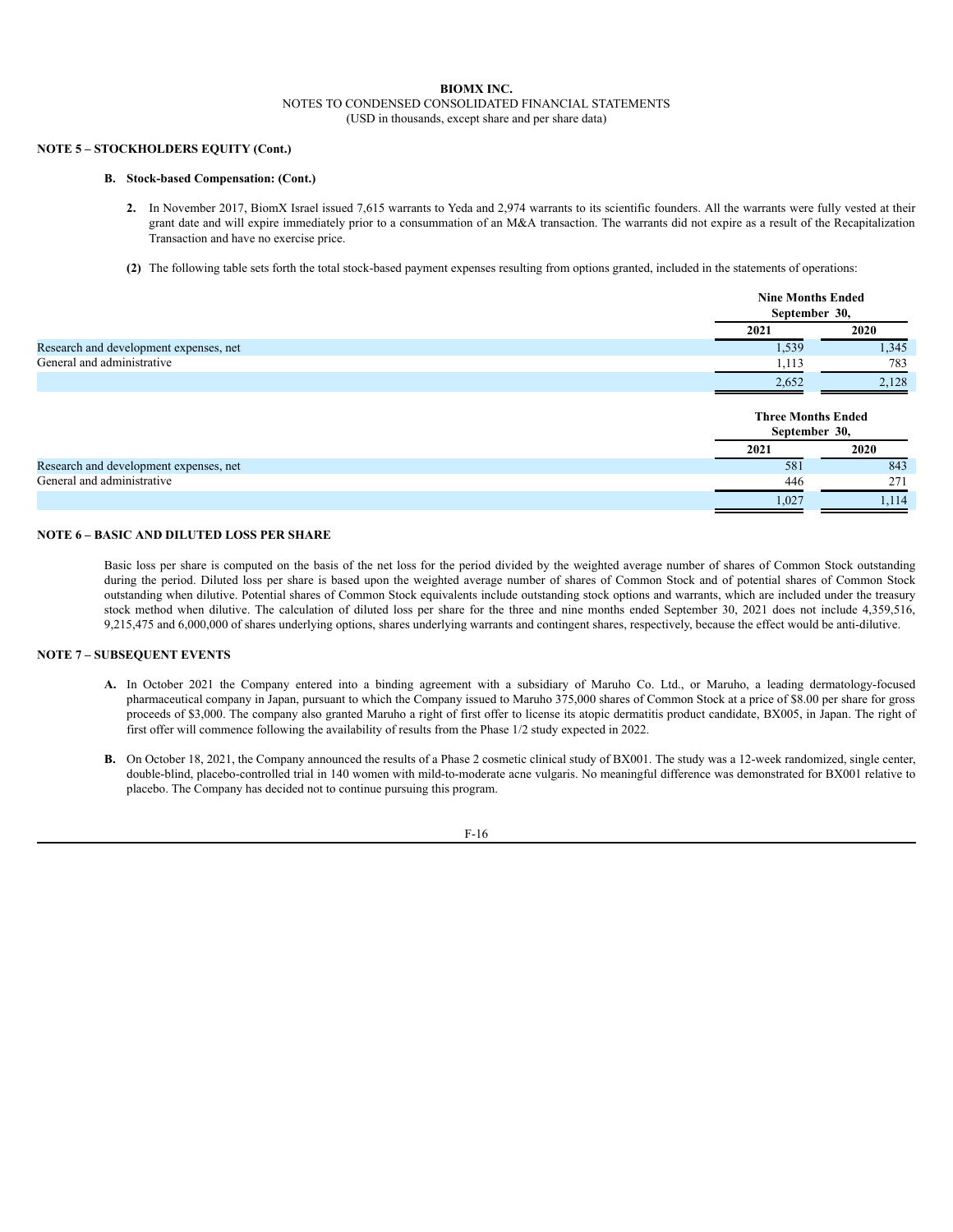#### <span id="page-21-0"></span>**Item 2. Management's Discussion and Analysis of Financial Condition and Results of Operations**

References in this Quarterly Report to "the Company", "BiomX", "we", "us" or "our", mean BiomX Inc. and its consolidated subsidiaries unless otherwise expressly stated or the context indicates otherwise. References in this Quarterly Report to "BiomX Ltd." mean BiomX Ltd., our wholly owned Israeli subsidiary.

The following discussion and analysis of the Company's financial condition and results of operations should be read in conjunction with the financial statements and the notes thereto contained elsewhere in this Quarterly Report. Certain information contained in the discussion and analysis set forth below includes forward-looking statements that involve risks and uncertainties.

#### **General**

We are a clinical company developing products using both natural and engineered phage technologies designed to target and destroy bacteria that affect the appearance of skin, as well as harmful bacteria in chronic diseases, such as Cystic Fibrosis, or CF, Atopic Dermatitis, or AD, inflammatory bowel disease, or IBD, primary sclerosing cholangitis, or PSC, and colorectal cancer, or CRC. Bacteriophage or phage are viruses that target bacteria and are considered inert to mammalian cells. By developing proprietary combinations of naturally occurring phage and by creating novel phage using synthetic biology, we develop phage-based therapies intended to address large-market and orphan diseases.

Since inception in 2015, we have devoted substantially all our resources to organizing and staffing the company, raising capital, acquiring rights to or discovering product candidates, developing our technology platforms, securing related intellectual property rights, and conducting discovery, research and development activities for our product candidates. We do not have any products approved for sale, our products are still in the preclinical and clinical development stages, and we have not generated any revenue from product sales. As we move our product candidates from preclinical to clinical stage and continue with clinical trials, we expect our expenses to increase.

Our phage-based product candidates are developed utilizing our proprietary research and development platform named BOLT. The BOLT platform is unique, employing cutting edge methodologies and capabilities across disciplines including computational biology, microbiology, synthetic engineering of phage and their production bacterial hosts, bioanalytical assay development, manufacturing and formulation, to allow agile and efficient development of natural or engineered phage combinations, or cocktails.

BOLT is designed to allow parallel phage cocktail development under two optional paths:

● A personalized approach aimed at conducting a rapid initial clinical proof of concept study in patients (Phase 2 results) within approximately 12-18 months of project initiation. In certain indications the time to clinical proof of concept may be longer depending on the indication, identity of target bacteria, recruitment rate, cohort size and other factors. Under this path we develop an initial phage cocktail or cocktails of naturally-occurring phage designed to target the bacterial strains isolated from each study subject participating in the clinical proof of concept study. This phage cocktail or cocktails may differ from the final optimized phage cocktail to be commercialized, if approved. The ability to move quickly into clinical development is also driven by the strong safety profile of naturally-occurring phage, which we believe will allow us to bypass GLP toxicity studies and safety studies in healthy volunteers based on feedback from the FDA in connection with our IBD development program, and to proceed directly to Phase 2 proof of concept.

 $\mathfrak{Z}$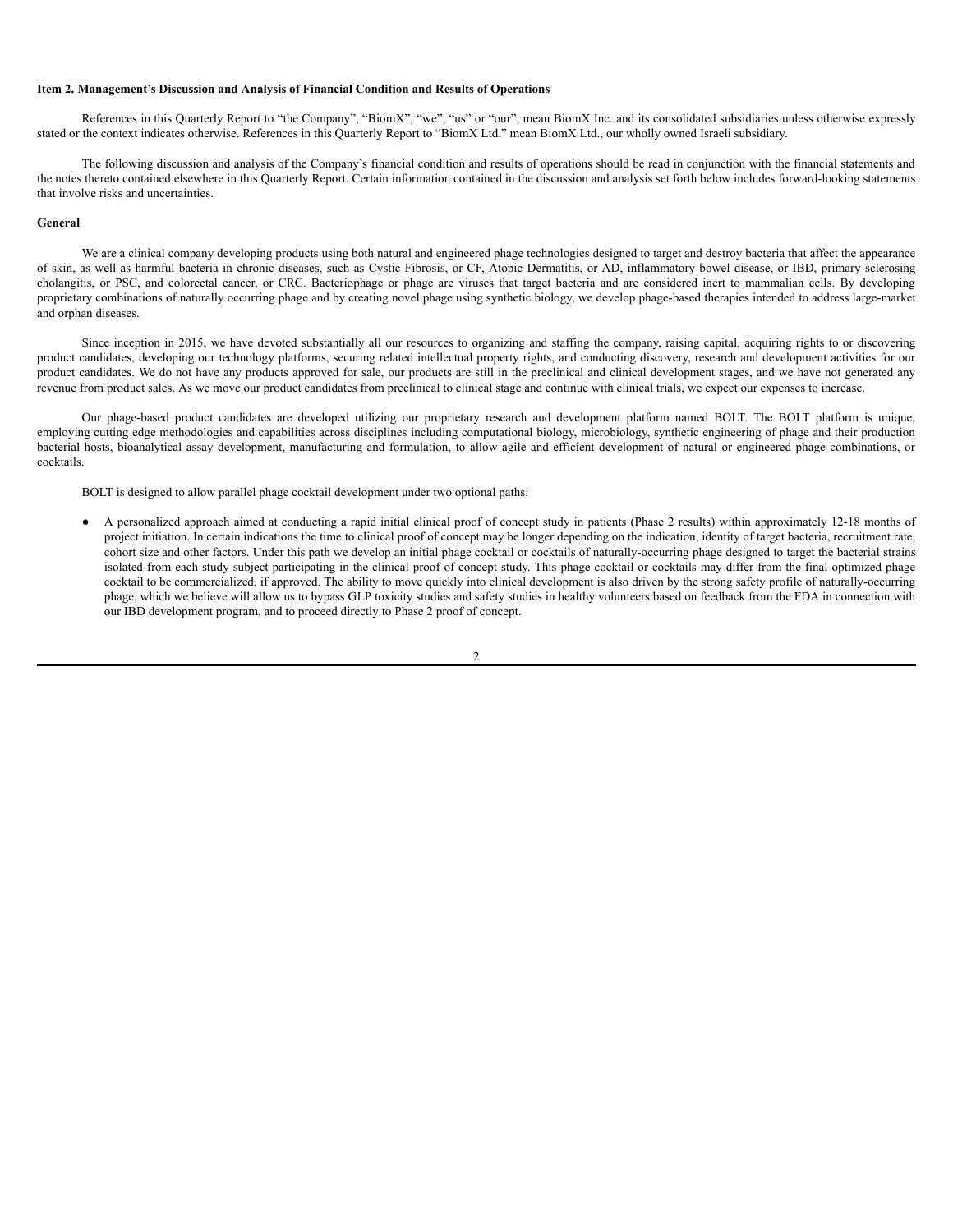Development of the final optimized fixed phage cocktail to be commercialized – the optimized cocktail targets a broad patient population and may be comprised of naturally-occurring or synthetically engineered phage. The cocktail contains phage with complementary features and is further optimized for multiple characteristics such as broad target host range, ability to prevent resistance, biofilm penetration, stability and ease of manufacturing. Development of the optimized phage cocktail is anticipated to require 1-2 years and will be conducted in parallel to developing the personalized product candidates and executing the clinical proof of concept studies described above.

On November 15, 2021, we announced that we plan to focus on CF and AD programs in 2022 and to temporarily pause the development efforts in IBD and CRC for approximately one year, as neither program was expected to yield proof-of-concept data in patients over the next twelve months. In addition, we decided not to continue to pursue the development plan of our BX001 product candidate, that was developed to treat acne.

## **Clinical and Pre-Clinical Developments**

### Cystic Fibrosis

On March 31, 2021, we announced the selection of the phage cocktail for BX004, our therapeutic phage product candidate under development for chronic respiratory infections caused by *Pseudomonas aeruginosa,* or *P. aeruginosa,* a main contributor to morbidity and mortality in patients with CF. Based on recommendations from the Cystic Fibrosis Therapeutic Development Network, we updated our Phase 2 proof-of-concept study design and timelines to a Phase 1b/2a trial in CF patients with chronic respiratory infections caused by P. aeruginosa. The Phase 1b/2a trial will be comprised of two parts. Part 1 will evaluate the safety, pharmacokinetics and microbiologic/clinical activity of BX004 in eight CF patients in a single ascending dose and multiple ascending dose design. Results from Part 1 are expected in the second quarter of 2022. Part 2 of the Phase 1b/2a trial will evaluate the safety and efficacy of BX004 in 24 CF patients randomized to a treatment or placebo cohort in a 2:1 ratio. Results from Part 2 are expected by the third quarter of 2022. In September 2021, BX004 was cleared by the FDA to initiate the Phase 1b/2a trial in CF patients with chronic respiratory infections caused by *P. aeruginosa*.

### Atopic Dermatitis

On March 31, 2021, we announced the selection of the phage cocktail for BX005, our topical phage product candidate targeting *Staphylococcus aureus*, or *S. aureus*, a bacterium associated with the development and exacerbation of inflammation in atopic dermatitis. By reducing *S. aureus* burden, BX005 is designed to shift the skin microbiome composition to its "pre-flare" state to potentially result in clinical improvement. Results from a Phase 2 proof-of-concept trial evaluating the safety and efficacy of BX005 in atopic dermatitis patients are expected in the third quarter of 2022.

#### Acne

On October 18, 2021, we announced the results of a Phase 2 cosmetic clinical study of BX001. The study was a 12-week randomized, single center, double-blind, placebo-controlled trial in 140 women with mild-to-moderate acne vulgaris. Subjects were randomized into two cohorts: BX001 or placebo in a 1:1 ratio and self-administered BX001 or placebo twice daily. Key endpoints from the study evaluated the safety, tolerability and efficacy of BX001. BX001 was demonstrated to be safe and well-tolerated with no treatment-related adverse events. A statistically significant improvement from baseline was observed in appearance of acne-prone skin but no meaningful difference was demonstrated relative to the placebo arm of the Study. Significant improvements in the appearance of acne prone skin, as assessed by reduction in inflammatory lesion counts (48.3%, p<0.0001), non-inflammatory lesion counts (36.3%, p<0.0001), and by reduction in average Investigator's Global Assessment, or IGA, score (-0.29, p<0.001), were observed when compared to baseline for both cohorts. No meaningful difference was demonstrated for BX001 relative to placebo. As mentioned above, we have decided not to continue pursuing this program.

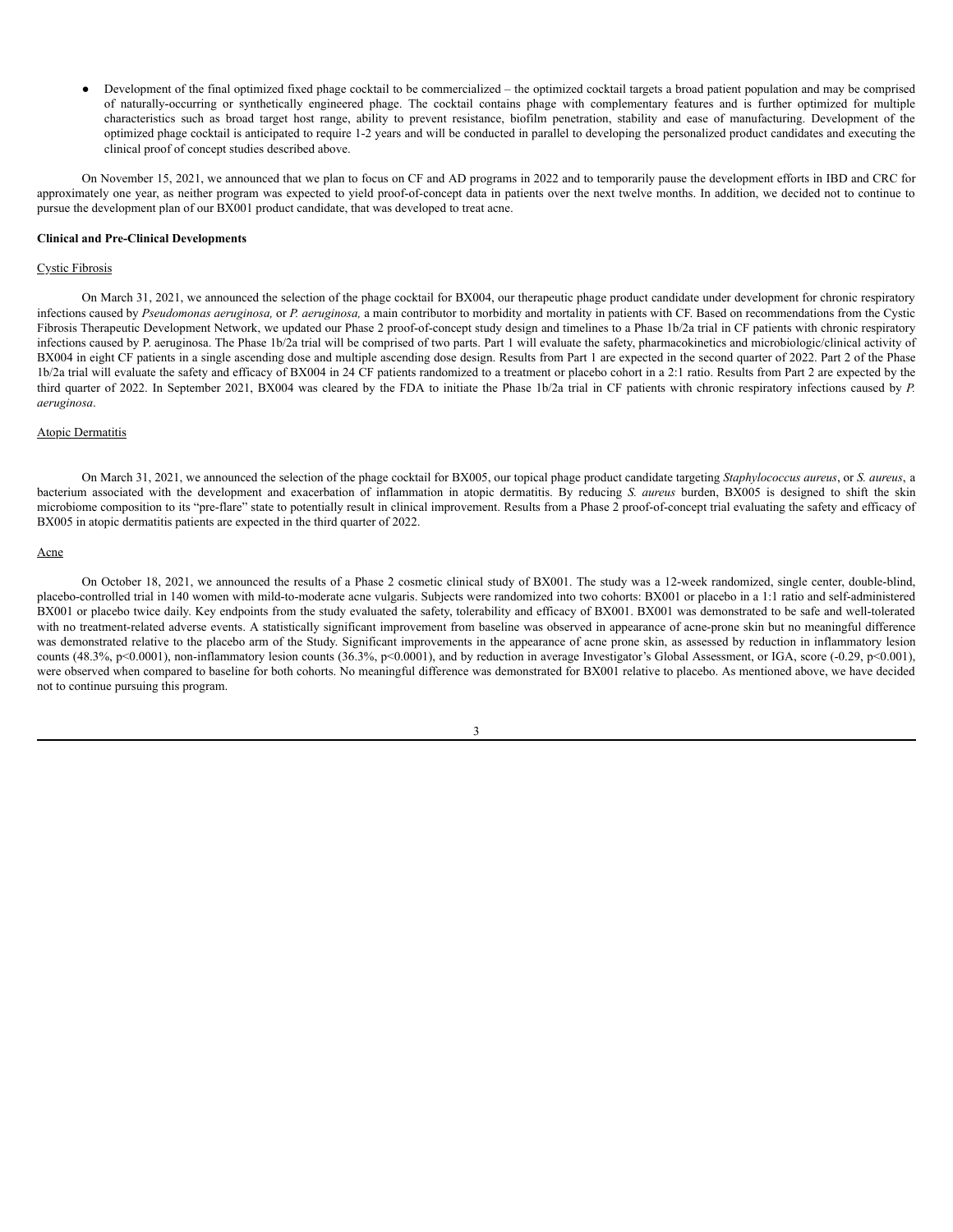#### Inflammatory Bowel Disease and Primary Sclerosing Cholangitis

On November 12, 2020, we announced consolidation of our IBD and PSC programs into a single broad host range product candidate, named BX003, under development for both indications. Prior to November 2020, we had two separate phage product candidates for IBD and for PSC, with our IBD product candidate named BX002 and PSC product candidate named BX003. After the consolidation, the current BX003 product candidate is now under development to treat both IBD and PSC, targeting bacterial strains of *Klebsiella pneumoniae*, or *K. pneumoniae*, a potential pathogen implicated in both diseases. Prior to the consolidation, our Phase 1a clinical study was conducted only on BX002, and future clinical studies are planned to be conducted on BX003 for both IBD and PSC.

On February 2, 2021, we announced positive results of a randomized, single-blind, multiple-dose, placebo-controlled Phase 1a pharmacokinetic study of BX002, our product candidate for IBD and PSC, conducted under an investigational new drug, or IND, application submitted to the FDA. The study evaluated the safety and tolerability of orally administered BX002 in 18 healthy volunteers. Subjects were randomized to receive orally either BX002 or placebo, twice daily for three days. Subjects were monitored for safety for seven days in a clinical unit, with follow-up monitoring for safety assessments conducted at 14 and 28 days after completion of dosing. BX002 was demonstrated to be safe and well-tolerated, with no serious adverse events and no adverse events leading to discontinuation. In addition, the study met its objective of delivering high concentrations of viable phage to the gastrointestinal tract of approximately 1010 PFU, or plaque forming units. This equals approximately 1,000 times more viable phage compared to the bacterial burden of *K. pneumoniae* in IBD and PSC patients as measured in stool.

### Colorectal Cancer

For our CRC program, we are exploring phage mediated delivery of therapeutic payloads to *Fusobacterium nucleatum* bacteria residing in the tumors of patients with colorectal cancer.

For more information regarding our product candidates, see Part I, Item 1 "Business" of our 2020 Annual Report.

#### **COVID-19**

On March 12, 2020, the World Health Organization declared COVID-19 a global pandemic. In an effort to contain and mitigate the spread of COVID-19, many countries have imposed unprecedented restrictions on travel, mandatory business closures and other measures designed to mitigate the spread, leading to a substantial reduction in economic activities in countries around the world, resulting in certain disruptions to our business throughout 2020 and in 2021.

In response to the pandemic, we have implemented the mandatory as well as recommended measures to safeguard the health and safety of our employees and clinical trial participants, and the continuity of our business operations, including social distancing in our offices, a work from home policy for all employees who are able to perform their duties remotely and restricting all nonessential travel, and we expect to continue to take actions as may be required or recommended by government authorities or as we determine are in the best interests of our employees, clinical trial participants and others in light of COVID-19. As of November 10, 2021, COVID-19 has not had a material impact on our results of operations. However, uncertainty remains as to the potential impact of COVID-19 on our future research and development activities and the potential for a material impact on the Company increases the longer the virus impacts certain aspects of economic activity around the world. The full extent to which COVID-19 will directly or indirectly impact our business, results of operations and financial condition, including our ability to fulfill our clinical trial enrollment needs, will depend on future developments that are highly uncertain, including as a result of new information that may emerge concerning COVID-19 and the actions taken to contain it or treat COVID-19, as well as the economic impact on local, regional, national and international markets, the ultimate geographic spread of the disease, the duration of the pandemic, travel restrictions and social distancing in the United States and other countries, business closures or business disruptions, the ultimate impact on financial markets and the global economy, the effectiveness of vaccines and vaccine distribution efforts and the effectiveness of other actions taken in the United States and other countries to contain and treat the disease. During the second quarter of 2020, we updated our guidance on the timing of certain clinical milestones partly due to the health and safety precautions we had taken and challenges we continue to face in clinical trial enrollment due to COVID-19. It is not currently possible to predict how long the pandemic will last, what the longterm global effects will be, or the time that it will take for economic activity to return to pre-pandemic levels, and we do not yet know the full impact on our business and operations. We will continue to monitor COVID-19 closely and follow health and safety guidelines as they evolve.

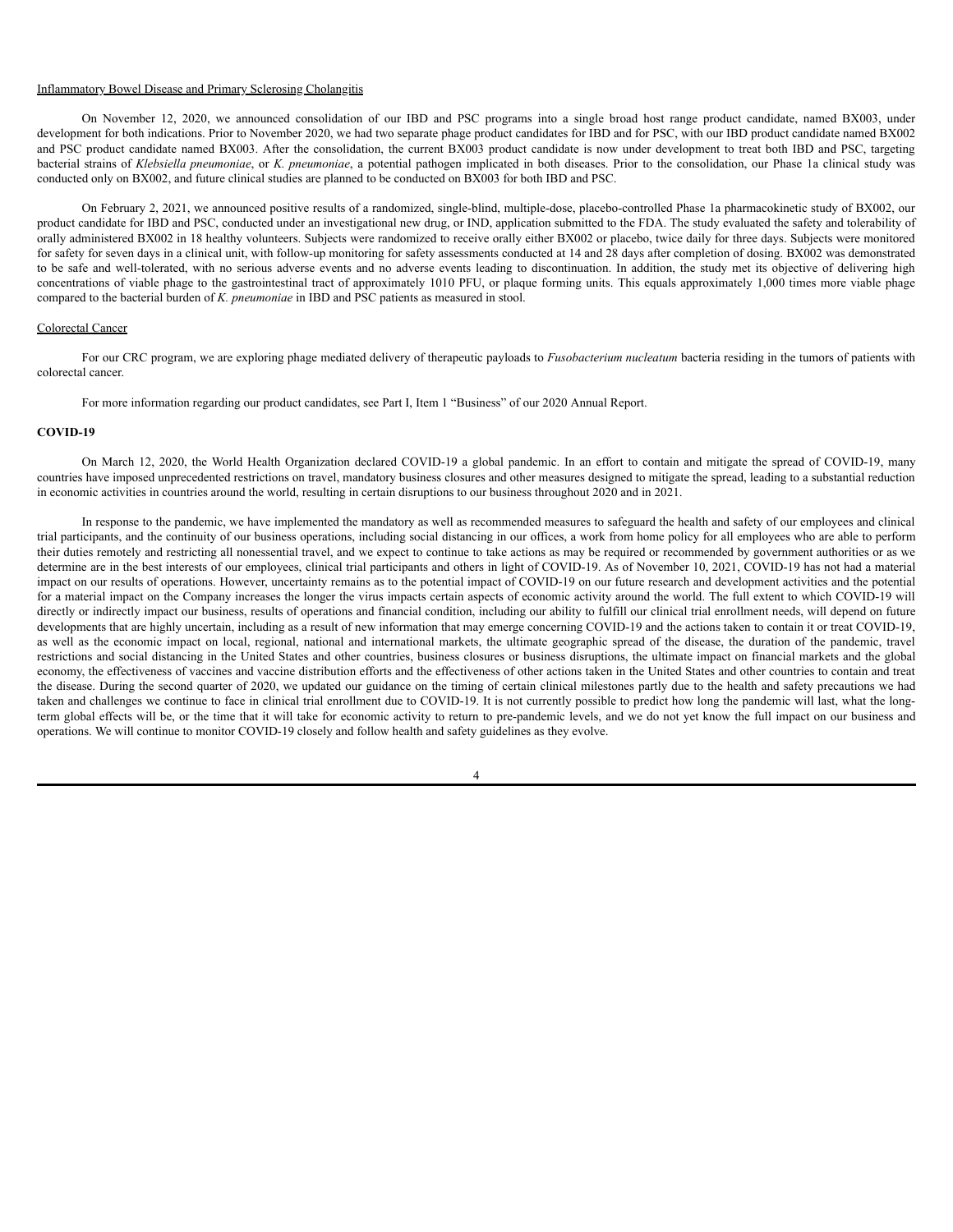### **Consolidated Results of Operations**

### Comparison of the Three Months Ended September 30, 2021 and 2020

The following table summarizes our consolidated results of operations for the three months ended September 30, 2021 and 2020:

|                                                                                  |            | <b>Three Months ended</b><br>September 30, |  |
|----------------------------------------------------------------------------------|------------|--------------------------------------------|--|
|                                                                                  | 2021       | 2020                                       |  |
|                                                                                  |            | <b>USD</b> in thousands                    |  |
| Research and development ("R&D") expenses, net                                   | 6,608      | 6,056                                      |  |
| Amortization of intangible assets                                                | 380        | 380                                        |  |
| General and administrative expenses                                              | 2,845      | 2,394                                      |  |
| <b>Operating loss</b>                                                            | 9,833      | 8,830                                      |  |
| Financial expense, net                                                           | 188        |                                            |  |
| Loss before tax                                                                  | 10.021     | 8,835                                      |  |
| Tax expenses                                                                     | 10         |                                            |  |
| <b>Net loss</b>                                                                  | 10,031     | 8,835                                      |  |
| Basic and diluted loss per share of Common Stock                                 | 0.37       | 0.38                                       |  |
| Weighted average number of shares of Common Stock outstanding, basic and diluted | 27,077,903 | 23,150,253                                 |  |

R&D expenses, net (net of grants received from the Israel Innovation Authority, or the IIA, and considerations from research collaborations) were \$6.6 million for the three months ended September 30, 2021, compared to \$6.1 million for the three months ended September 30, 2020. The increase of \$0.5 million, or 8%, is primarily due to increased expenses related to conducting pre-clinical and clinical trials of our product candidates, partially offset by an increase in IIA grants that were recorded during the period. The Company recorded \$0.6 million of IIA grants and grants receivables during the three months ended September 30, 2021. The Company did not record any grants and grants receivables during the three months ended September 30, 2020.

General and administrative expenses were \$2.8 million for the three months ended September 30, 2021, compared to \$2.4 million for the three months ended September 30, 2020. The increase of \$0.4 million, or 17%, is primarily due to an increase in stock-based compensation and salaries and related expenses, mainly due to the growth in the number of employees and due to an increase in expenses associated with operating as a public company, such as directors' and officers' insurance.

Financial expense, net was \$188,000 for the three months ended September 30, 2021, compared to \$5,000 for the three months ended September 30, 2020. The increase in financial expense, net of \$183,000, or 3900%, is primarily due to interest expense resulting from receipt of the first tranche of the Term Loan Facility, and due to the decrease in interest rates on bank deposits and money market funds.

Basic and diluted loss per share of Common Stock was \$0.37 for the three months ended September 30, 2021, compared to \$0.38 for the three months ended September 30, 2020. The decrease in diluted loss per shares of \$0.01, or 3%, is primarily due to the increase in outstanding shares as part of the registered direct offering described below and other issuances of our Common Stock, offset by an increase in our operating loss.

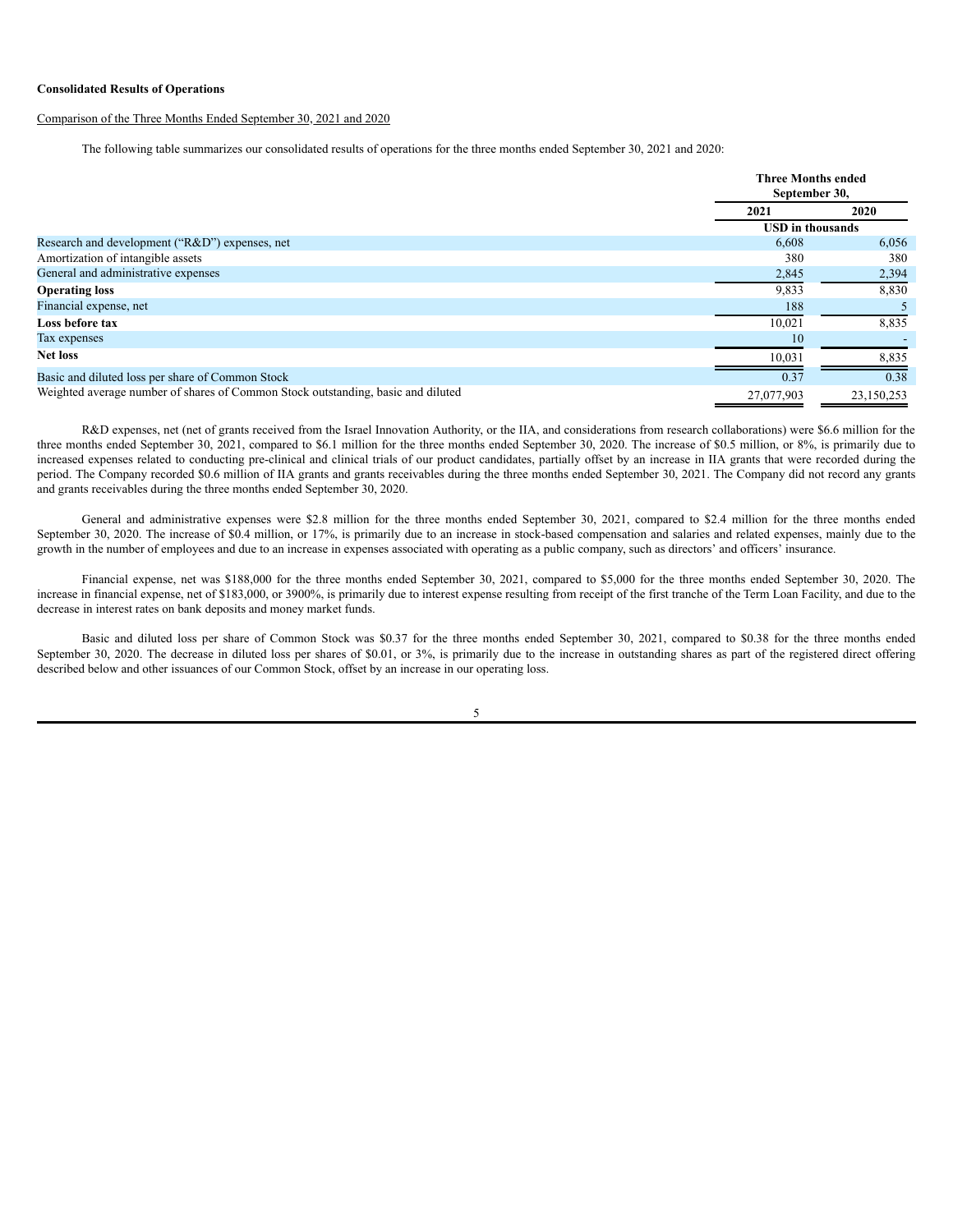#### Comparison of the Nine Months Ended September 30, 2021 and 2020

The following table summarizes our consolidated results of operations for the nine months ended September 30, 2021 and 2020:

|                                                                                  |            | <b>Nine Months ended</b><br>September 30, |  |
|----------------------------------------------------------------------------------|------------|-------------------------------------------|--|
|                                                                                  | 2021       | 2020                                      |  |
|                                                                                  |            | <b>USD</b> in thousands                   |  |
| R&D expenses, net                                                                | 16.102     | 13,302                                    |  |
| Amortization of intangible assets                                                | 1,139      | 1,139                                     |  |
| General and administrative expenses                                              | 8,436      | 6,749                                     |  |
| <b>Operating loss</b>                                                            | 25,677     | 21,190                                    |  |
| Financial expense (income), net                                                  | 76         | (248)                                     |  |
| Loss before tax                                                                  | 25,753     | 20,942                                    |  |
| Tax expenses                                                                     | 16         |                                           |  |
| <b>Net loss</b>                                                                  | 25,769     | 20,942                                    |  |
| Basic and diluted loss per share of Common Stock                                 | 1.03       | 0.91                                      |  |
| Weighted average number of shares of Common Stock outstanding, basic and diluted | 25,120,037 | 23,013,790                                |  |

Research and development expenses, net (net of IIA grants and consideration from research collaborations) were \$16.1 million for the nine months ended September 30, 2021, compared to \$13.3 million for the nine months ended September 30, 2020. The increase of \$2.8 million, or 21%, is primarily due to expenses related to conducting pre-clinical and clinical trials of our product candidates and due to an increase in stock-based compensation and salaries and related expenses, mainly due to the growth in the number of employees in R&D and clinical activities, partially offset by an increase in IIA grants. The Company recorded \$3.3 million and \$0.5 million of IIA grants and grants receivables during the nine months ended September 30, 2021 and September 30, 2020, respectively.

General and administrative expenses were \$8.4 million for the nine months ended September 30, 2021, compared to \$6.7 million for the nine months ended September 30, 2020. The increase of \$1.7 million, or 25%, is primarily due to an increase in stock-based compensation and salaries and related expenses, mainly due to the growth in the number of employees, as well as an increase in expenses associated with operating as a public company, such as directors' and officers' insurance and due to expenses of moving into new premises.

Financial expense, net was \$0.1 million for the nine months ended September 30, 2021, compared to financial income, net of \$0.2 million for the nine months ended September 30, 2020. The increase in financial expense, net of \$0.3 million, or 150%, is primarily due to interest expense that resulted from the Term Loan Facility and to the decrease in interest rates on bank deposits and money market funds, partially offset by the USD/NIS exchange rate differences.

Basic and diluted loss per share of Common Stock was \$1.03 for the nine months ended September 30, 2021, compared to \$0.91 for the nine months ended September 30, 2020. The increase of \$0.12, or 13%, is primarily due to the increase in our net loss, partially offset by the increase in outstanding shares as part of the registered direct offering described below and other issuances of our Common Stock.

### **Liquidity and Capital Resources**

We believe our cash and cash equivalents on hand will be sufficient to meet our working capital and capital expenditure requirements until at least the end of 2023. We have revised our operating plans in order to reduce expenses and, until we are able to obtain further funding, we currently plan to focus primarily on BX004 and BX005, our product candidates for CF and AD, respectively. In the future we will likely require or desire additional funds to support our operating expenses and capital requirements or for other purposes, and may seek to raise such additional funds through public or private equity, such as the registered direct offering discussed below or debt financings, loans such as the venture debt discussed below or collaborative agreements or from other sources, as well as under the ATM Agreement discussed below. If we are unable to obtain adequate financing or financing on terms satisfactory to us, when we require it, our ability to continue to grow or support our business and to respond to business challenges could be significantly limited. If we are unable to raise additional funds when or on the terms desired, our business, financial condition and results of operations could be adversely affected.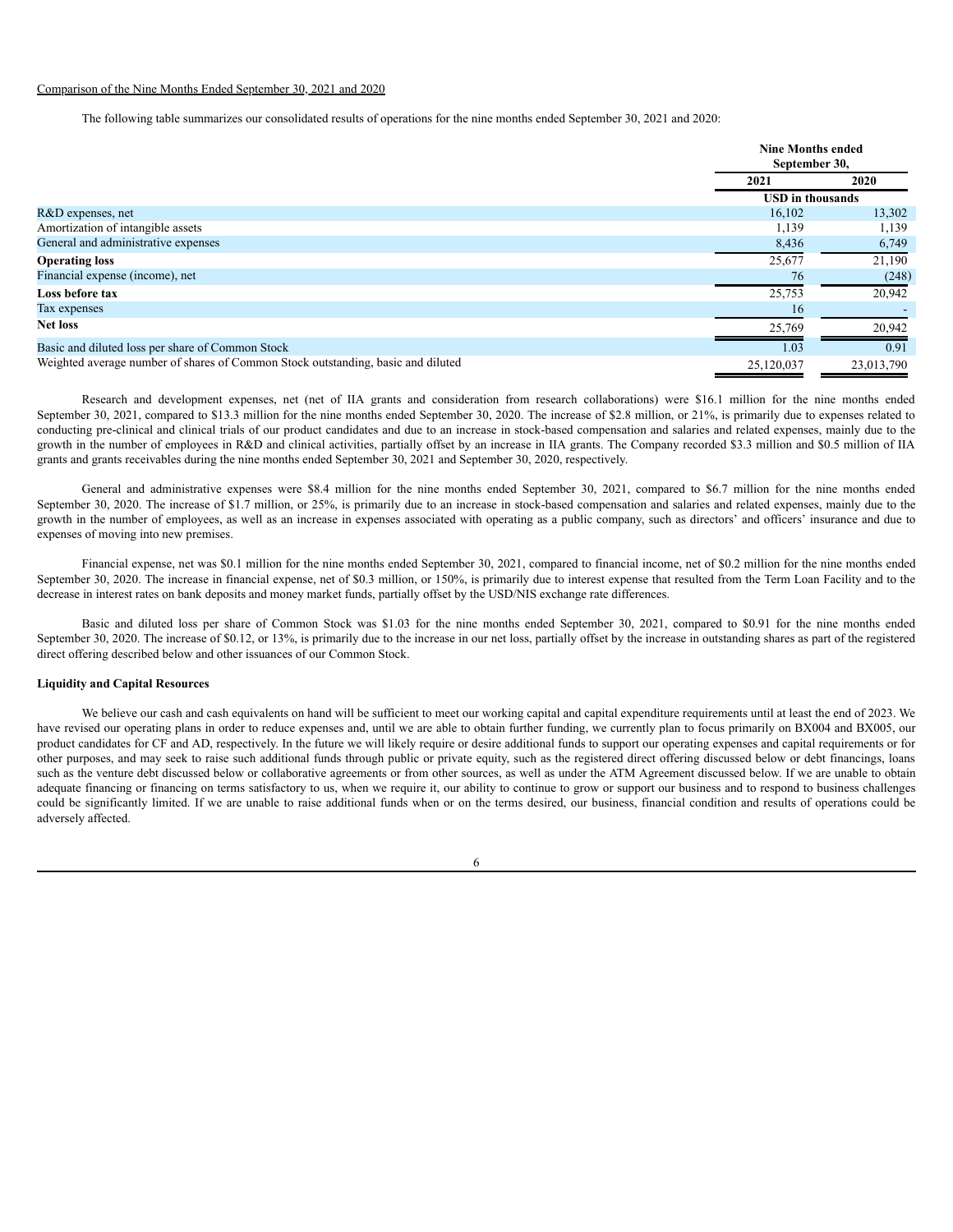### *Cash Flows*

The following table summarizes our sources and uses of cash for the nine months ended September 30, 2021 and 2020:

|                                                                                  |           | <b>Nine Months Ended</b><br>September 30, |  |
|----------------------------------------------------------------------------------|-----------|-------------------------------------------|--|
|                                                                                  | 2021      | 2020                                      |  |
|                                                                                  |           | <b>USD</b> in thousands                   |  |
| Net cash used in operating activities                                            | (18, 483) | (17,325)                                  |  |
| Net cash provided by (used in) investing activities                              | 16.276    | (1,049)                                   |  |
| Net cash provided by financing activities                                        | 33,300    | 121                                       |  |
| Effect of exchange rate changes on cash and cash equivalents and restricted cash |           |                                           |  |
| Net increase (decrease) in cash and cash equivalents                             | 31,091    | (18, 253)                                 |  |

### *Operating Activities*

Net cash used in operating activities for the nine months ended September 30, 2021 was \$18.5 million primarily due to a net loss of \$25.8 million, mostly due to our R&D and general and administrative expenses, offset by non-cash charges of \$4.1 million and changes in our operating assets and liabilities of \$3.1 million. Non-cash charges for the nine months ended September 30, 2021 consisted primarily of depreciation and amortization expenses of \$1.7 million and stock-based compensation expenses in the amount of \$2.7 million, offset by changes in contingent consideration of \$0.3 million. Net changes in our operating assets and liabilities consisted primarily due to change in other current assets in the amount of \$2.1 million and in other account payables in the amount of \$1.8 million, partially offset by a decrease in accounts payable of \$0.5 million and a decrease in net change in operating leases of \$0.2 million.

Net cash used in operating activities for the nine months ended September 30, 2020 was \$17.3 million and included our net loss of \$20.9 million, mostly due to our R&D and general and administrative expenses. Net changes in our operating activities for the nine months ended September 30, 2020 consisted primarily of depreciation and amortization in the amount of \$1.6 million and stock-based compensation in the amount of \$2.1 million, partially offset by a decrease in accounts payable in the amount of \$1.9 million.

### *Investing Activities*

During the nine months ended September 30, 2021, net cash provided by investing activities was \$16.3 million, primarily as a result of liquidation of short-term deposits of \$19.9 million, partially offset by purchases of property and equipment of \$3.6 million which consisted primarily of leasehold improvements and lab equipment as part of construction work on our new in-house manufacturing facility, laboratories and offices.

During the nine months ended September 30, 2020, net cash used in investing activities was \$1.0 million, mainly as a result of an increase in bank deposits and purchases of property and equipment.

We have invested, and plan to continue to invest, our existing cash in short-term investments in accordance with our investment policy. These investments may include money market funds and investment securities consisting of U.S. Treasury notes, and high quality, marketable debt instruments of corporations and government sponsored enterprises. We use foreign exchange contracts (mainly option and forward contracts) to hedge balance sheet items from currency exposure. These foreign exchange contracts are not designated as hedging instruments for accounting purposes. In connection with these foreign exchange contracts, we record gains or losses that offset the revaluation of the balance sheet items under financial expenses, net in our condensed consolidated statements of operations. As of September 30, 2021, we had outstanding foreign exchange contracts for the exchange of USD to NIS in the amount of approximately \$2.8 million with a fair value of \$0.02 million. As of September 30, 2020, we had outstanding foreign exchange contracts for the exchange of USD to NIS in the amount of approximately \$3.5 million with a fair value of \$0.01 million.

#### *Financing Activities*

During the nine months ended September 30, 2021, net cash provided by financing activities was \$33.3 million, from a loan and security agreement, from the issuance of Common Stock in a registered direct offering and from the issuance of Common Stock pursuant to the Open Market Sales Agreement referred to below.

In December 2020, pursuant to a registration statement on Form S-3 declared effective by the Securities and Exchange Commission on December 11, 2020, we entered into an Open Market Sales Agreement, or the ATM Agreement, with Jefferies LLC, or Jefferies, which provides that, upon the terms and subject to the conditions and limitations in the ATM Agreement, we may elect, from time to time, to offer and sell shares of Common Stock having an aggregate offering price of up to \$50,000,000 through Jefferies acting as sales agent. We are not obligated to make any sales of Common Stock under the ATM Agreement. From January 1, 2021 through September 30, 2021, we issued an aggregate of 743,964 shares of Common Stock under the ATM Agreement for aggregate gross proceeds of \$5,351,120. From October 1, 2021 through November 10, 2021, we did not issue any shares of Common Stock pursuant to the ATM Agreement. We may continue to sell shares under the ATM Agreement and otherwise to use our effective shelf registration statement to raise additional funds from time to time.

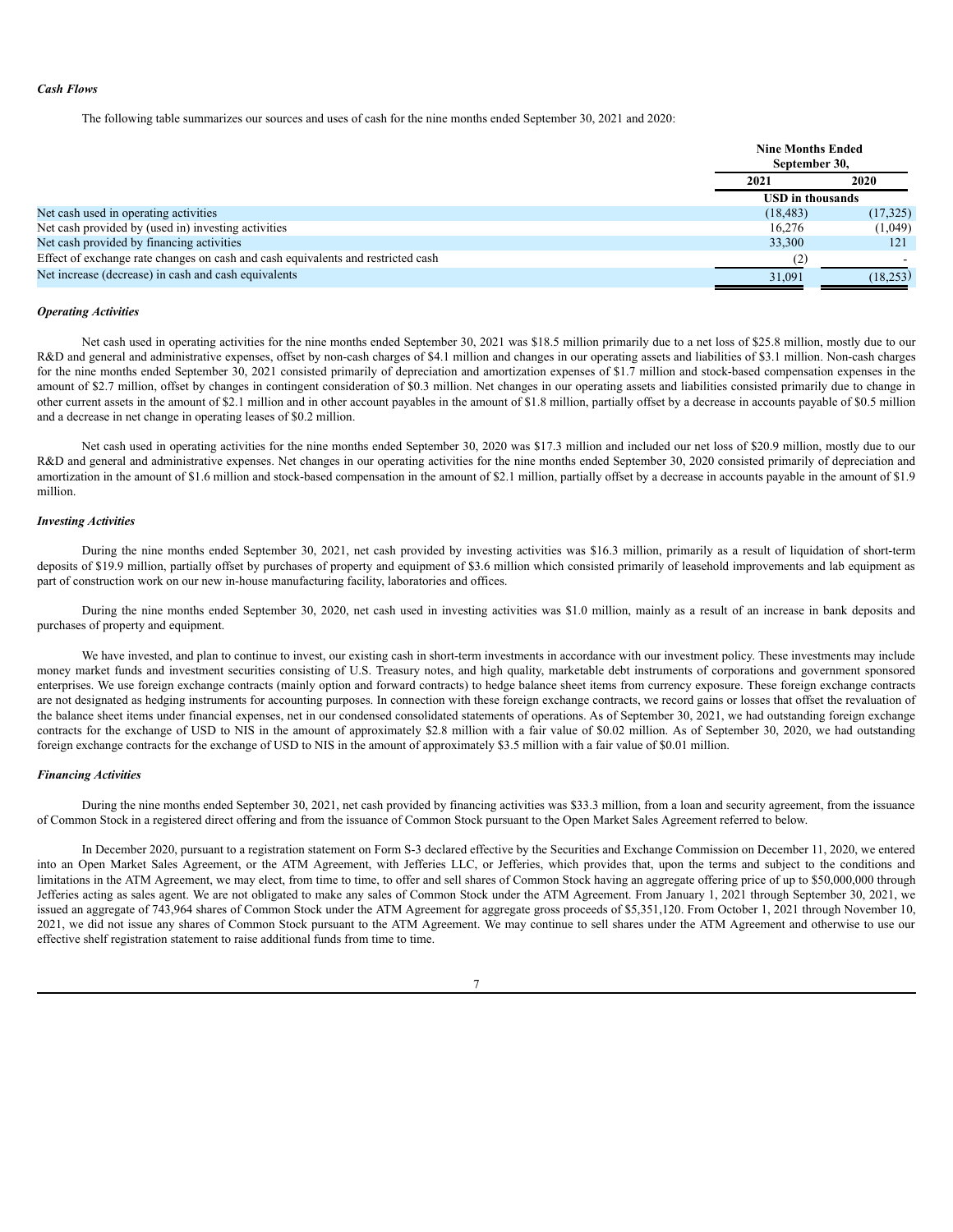On July 28, 2021, we completed a transaction under a securities purchase agreement, or the Securities Purchase Agreement, with certain institutional investors and all of our directors and certain of our executive officers, or, collectively, the Investors, pursuant to which we issued and sold, in a registered direct offering, or the Offering, directly to the Investors an aggregate of 3,750,000 units, at a purchase price of \$4.00 per unit, with each unit consisting of one share of our Common Stock, and one warrant to purchase 0.75 of a share of our Common Stock, at an exercise price of \$5.00 per share. The net proceeds from the Offering amounted to \$13.8 million, after the deduction of fees and Offering expenses and assuming no exercise of the warrants. The warrants will be exercisable six months after the date of issuance and will expire five years from the date such warrants first become exercisable. The warrants will not be listed on the NYSE American Stock Market or any other exchange and no trading market for the warrants is expected to develop. The Securities Purchase Agreement contains customary representations, warranties and agreements by us.

Additionally, in August 2021, we entered into a loan and security agreement, or the Term Loan Facility, with Hercules Capital, Inc., or Hercules, pursuant to which a term loan in an aggregate principal amount up to \$30.0 million, or the Term Loan, is available to us in three tranches. We received \$14.2 million, net of \$0.8 million of closing charges and other transaction costs, promptly after signing the agreement on August 16, 2021 and, two additional tranches of \$10 million and \$5 million may become available to us to borrow upon the occurrence of certain milestone events.

In October 2021 we entered into a binding agreement with a subsidiary of Maruho Co. Ltd., or Maruho, a leading dermatology-focused pharmaceutical company in Japan, for an equity investment of \$3.0 million. On October 14, 2021, pursuant to such agreement, we issued to Maruho 375,000 shares of our Common Stock at a premium to the market share price. The proceeds from this sale are intended primarily to support the Phase 1/2 study of BX005 expected in 2022. We also entered into an agreement granting Maruho a right of first offer to license our atopic dermatitis product candidate, BX005, in Japan. The right of first offer will commence following the availability of results from the Phase 1/2 study.

During the nine months ended September 30, 2020 net cash provided by financing activities was \$0.1 million, mainly as a result of exercise of stock options of \$0.2 million, partially offset by outflows in connection with the Recapitalization Transaction of \$0.1 million.

#### *Outlook*

We have accumulated a deficit of \$98.0 million since our inception. To date, we have not generated revenue from our operations and we do not expect to generate any significant revenues from sales of products in the next twelve months. Our cash needs may increase in the foreseeable future. We expect to generate revenues, from the sale of licenses to use our technology or products, but in the short and medium terms any amounts generated are unlikely to exceed our costs of operations. According to our estimates and based on our current operating plans, our liquidity resources as of September 30, 2021, which consisted primarily of cash, cash equivalents and restricted cash of approximately \$68.3 million and will be sufficient to fund our operations into at least the end of 2023.

Consistent with our continuing R&D activities, we expect to continue to incur additional losses in the foreseeable future. To the extent we require funds above our existing liquidity resources in the medium and long term, we plan to fund our operations, as well as other development activities relating to additional product candidates, through future issuances of public or private equity or debt securities, including under our ATM Agreement, loans, including the Loan and possibly additional grants from the IIA or other government or non-profit institutions. Our ability to raise additional capital in the equity and debt markets is dependent on a number of factors including, but not limited to, the market demand for our securities, which itself is subject to a number of development and business risks and uncertainties, as well as the uncertainty that we would be able to raise such additional capital at a price or on terms that are favorable to us.

8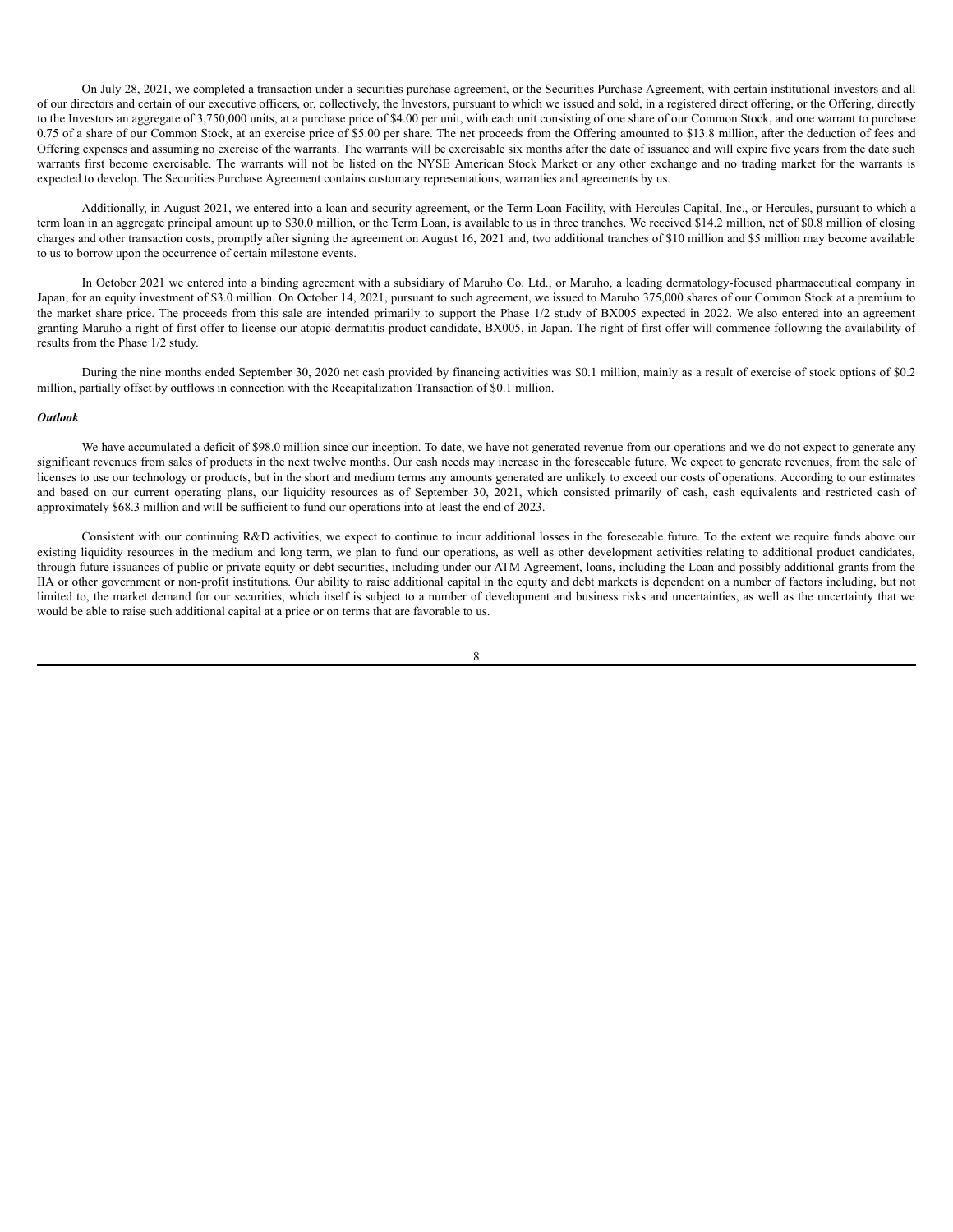We entered into forward and option contracts to hedge against the risk of overall changes in future cash flow from payments of salaries and related expenses, as well as other expenses denominated in NIS, for a period of less than one year.

As of September 30, 2021, we had outstanding foreign exchange contracts for the exchange of USD to NIS in the amount of approximately \$2.8 million. As of September 30, 2020, we had outstanding foreign exchange contracts for the exchange of USD to NIS in the amount of approximately \$3.5 million.

# <span id="page-28-0"></span>**Item 3. Quantitative and Qualitative Disclosures About Market Risk**

As a smaller reporting company, we are not required to make disclosures under this Item.

### <span id="page-28-1"></span>**Item 4. Controls and Procedures**

We maintain disclosure controls and procedures (as that term is defined in Rules 13a-15(e) and 15d-15(e) under the Exchange Act) that are designed to ensure that information required to be disclosed by us in our Exchange Act reports is recorded, processed, summarized, and reported within the time periods specified in the SEC's rules and forms, and that such information is accumulated and communicated to our management, including our principal executive officer and principal financial officer or persons performing similar functions, as appropriate to allow timely decisions regarding required disclosure.

### **Evaluation of Disclosure Controls and Procedures**

Our management, with the participation of our principal executive officer and principal financial officer, conducted an evaluation, as of the end of the period covered by this Quarterly Report, of the effectiveness of our disclosure controls and procedures, as such term is defined in Rules 13a-15(e) and 15d-15(e) under the Exchange Act. Based on this evaluation, our principal executive officer and principal financial officer have concluded that our disclosure controls and procedures were effective as of September 30, 2021.

### **Changes in Internal Control over Financial Reporting**

There has been no change in our internal control over financial reporting, as that term is defined in Rules 13a-15(f) and 15d-15(f) under the Exchange Act, during the quarter ended September 30, 2021 that has materially affected, or is reasonably likely to materially affect, our internal control over financial reporting.

 $\mathbf Q$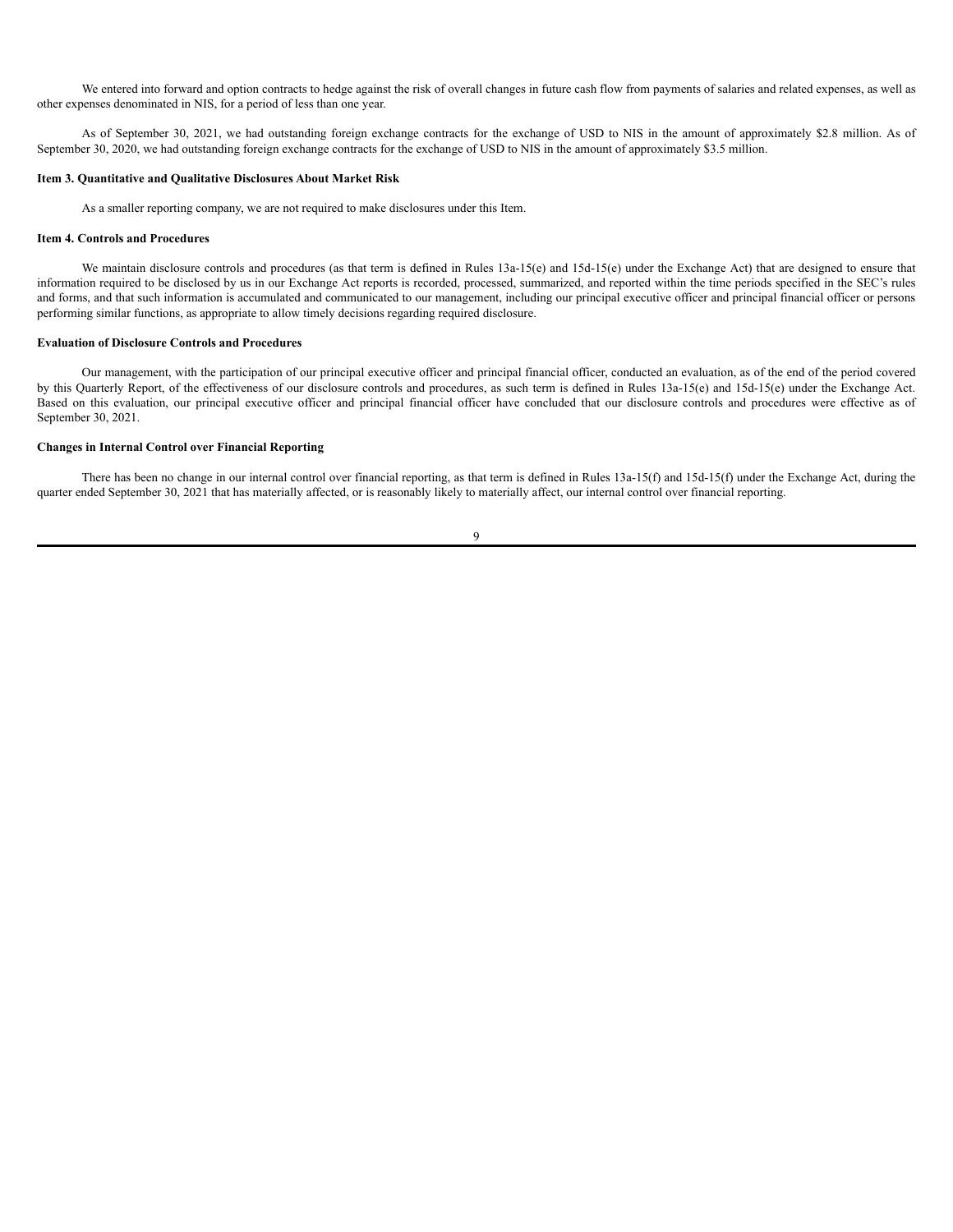# **PART II - OTHER INFORMATION**

### <span id="page-29-1"></span><span id="page-29-0"></span>**Item 1A. Risk Factors.**

In addition to the other information set forth in this report, you should carefully consider the factors discussed in Part I, "Item 1A. Risk Factors" in our Annual Report on Form 10-K for the year ended December 31, 2020, which could materially affect our business, financial condition or future results.

There have been no material changes from the risk factors previously disclosed in our Annual Report on Form 10-K for the fiscal year ended December 31, 2020, filed with the SEC on March 31, 2021, except as noted below.

### **Risks related to the Hercules Loan Agreement**

### The terms of the Hercules Loan Agreement place restrictions on our operating and financial flexibility. If we raise additional capital through debt financing, the *terms of any new debt could further restrict our ability to operate our business.*

In August 2021, we entered into Hercules Loan Agreement, providing for the Term Loan in an aggregate principal amount of up to \$30.0 million, subject to funding in three tranches and subject to certain terms and conditions. We received the first tranche of \$15.0 million promptly after signing the agreement in August 2021. Two additional tranches in the amounts of \$10 million and \$5 million may become available to us to borrow upon the occurrence of certain milestone events. Our obligations under the Hercules Loan Agreement are secured by a lien on substantially all of our assets, other than intellectual property. We also agreed not to pledge or secure our intellectual property to others.

The Hercules Loan Agreement includes affirmative and negative covenants and events of default applicable to us. The affirmative covenants include, among others, covenants requiring us to maintain our legal existence and governmental approvals, deliver certain financial reports and maintain insurance coverage. The negative covenants include, among others, restrictions on our transferring collateral, making changes to the nature of our business, incurring additional indebtedness, engaging in mergers or acquisitions, paying dividends or making other distributions, making investments, engaging in transactions with affiliates. Events of default include, among other things and subject to customary exceptions: (i) insolvency, liquidation, bankruptcy or similar events; (ii) failure to pay any debts due under the Hercules Loan Agreement or other loan documents on a timely basis; (iii) failure to observe certain covenants under the loan and security agreement with Hercules; (v) occurrence of a material adverse effect; (vi) material misrepresentation by us; (vii) occurrence of any default under any other agreement involving material indebtedness; and (viii) certain material money judgments. If we default under the Hercules Loan Agreement, Hercules may accelerate all of our repayment obligations and take control of our pledged assets, potentially requiring us to renegotiate our agreement on terms less favorable to us or to immediately cease operations. Further, if we are liquidated, the lenders' right to repayment would be senior to the rights of the holders of our Common Stock to receive any proceeds from the liquidation. Any declaration by Hercules of an event of default could significantly harm our business and prospects and could cause the price of our Common Stock to decline. If we raise any additional debt financing, the terms of such additional debt could further restrict our operating and financial flexibility.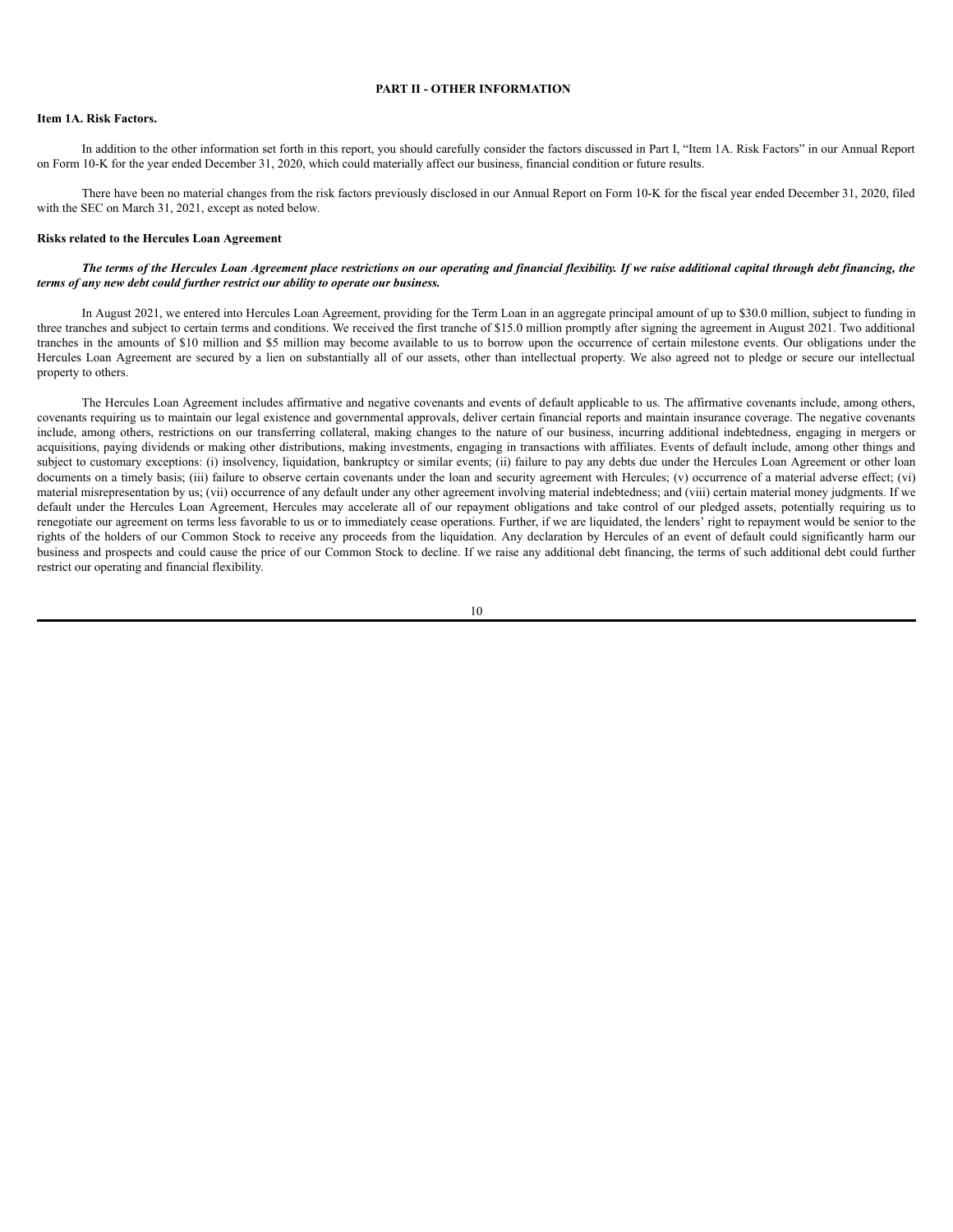# <span id="page-30-0"></span>**Item 2. Unregistered Sales of Equity Securities and Use of Proceeds.**

On October 14, 2021, we issued to Maruho Deutschland GmbH 375,000 shares of our Common Stock in consideration for \$3,000,000, at a purchase price of \$8.00 per share. We issued the shares pursuant to an exemption from registration under Rule 506 and Rule 903 under the Securities Act 1933, as amended.

## <span id="page-30-1"></span>**Item 5. Other Information**

On November 10, 2021, Dr. Sailaja Puttagunta, our Chief Medical Officer, or CMO, notified us that she will be stepping down as CMO on December 31, 2021. Dr. Puttagunta will be transitioning into a consulting role starting at the beginning of 2022.

## <span id="page-30-2"></span>**Item 6. Exhibits**

| No.          | <b>Description of Exhibit</b>                                                                                                                          |
|--------------|--------------------------------------------------------------------------------------------------------------------------------------------------------|
| 3.1          | Composite Copy of Amended and Restated Certificate of Incorporation of the Company, effective on December 11, 2018, as amended to date. (Incorporated  |
|              | by reference to Exhibit 3.1 to the Company's Quarterly Report on Form 10-Q filed by the registrant on August 13, 2020)                                 |
|              |                                                                                                                                                        |
| 3.2          | Amended and Restated Bylaws of the Company, effective as of October 28, 2019 (Incorporated by reference to Exhibit 3.3 to the Company's Current Report |
|              | on Form 8-K filed by the Company on November 1, 2019)                                                                                                  |
|              |                                                                                                                                                        |
| $31.1*$      | Certification of Principal Executive Officer pursuant to Rule 13a-14 and Rule 15d-14(a)                                                                |
|              |                                                                                                                                                        |
| $31.2*$      | Certification of Principal Financial Officer pursuant to Rule 13a-14 and Rule 15d-14(a)                                                                |
|              |                                                                                                                                                        |
| $32**$       | Certification of Principal Executive Officer and Principal Financial Officer pursuant to 18 U.S.C. Section 1350                                        |
|              |                                                                                                                                                        |
| $101$ . INS* | Inline XBRL Instance Document.                                                                                                                         |
| $101.SCH*$   | Inline XBRL Taxonomy Extension Schema Document.                                                                                                        |
| $101.CAL*$   | Inline XBRL Taxonomy Extension Calculation Linkbase Document.                                                                                          |
| $101.$ DEF*  | Inline XBRL Taxonomy Extension Definition Linkbase Document.                                                                                           |
| $101$ .LAB*  | Inline XBRL Taxonomy Extension Label Linkbase Document.                                                                                                |
| 101.PRE*     | Inline XBRL Taxonomy Extension Presentation Linkbase Document.                                                                                         |
| $104*$       | Cover Page Interactive Data File (formatted as Inline XBRL and contained in Exhibit 101).                                                              |

\* Filed herewith.

\*\* Furnished herewith.

11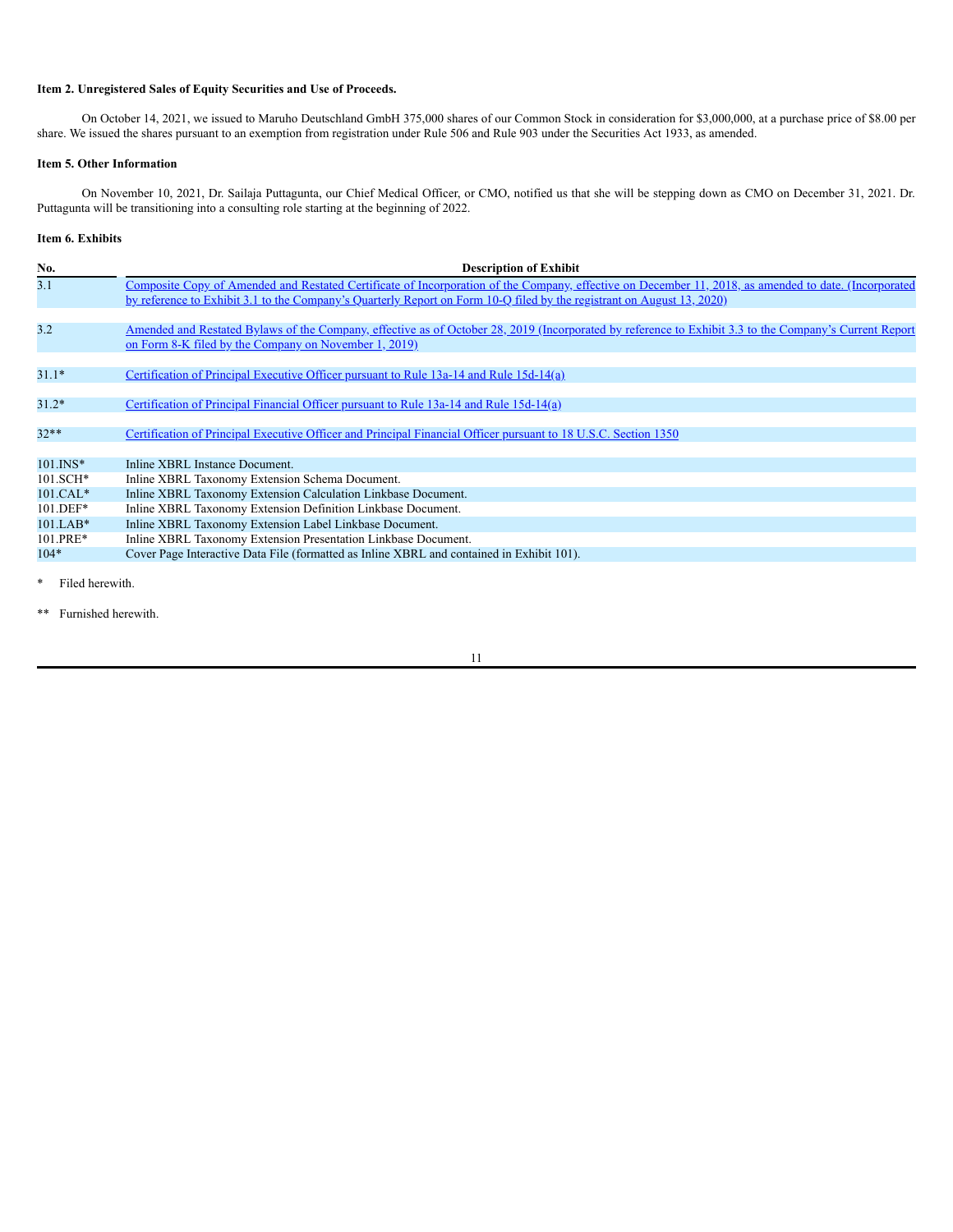# **SIGNATURES**

<span id="page-31-0"></span>Pursuant to the requirements of the Securities Exchange Act of 1934, the registrant has duly caused this report to be signed on its behalf by the undersigned thereunto duly authorized.

Date: November 15, 2021

Date: November 15, 2021

# **BIOMX INC.**

| By:    | /s/ Jonathan Solomon                            |
|--------|-------------------------------------------------|
|        | Name: Jonathan Solomon                          |
| Title: | Chief Executive Officer                         |
|        | (Principal Executive Officer)                   |
|        |                                                 |
| By:    | /s/ Marina Wolfson                              |
|        | Name: Marina Wolfson                            |
| Title: | Senior Vice President of Finance and Operations |

(Principal Financial Officer and Principal Accounting Officer)

12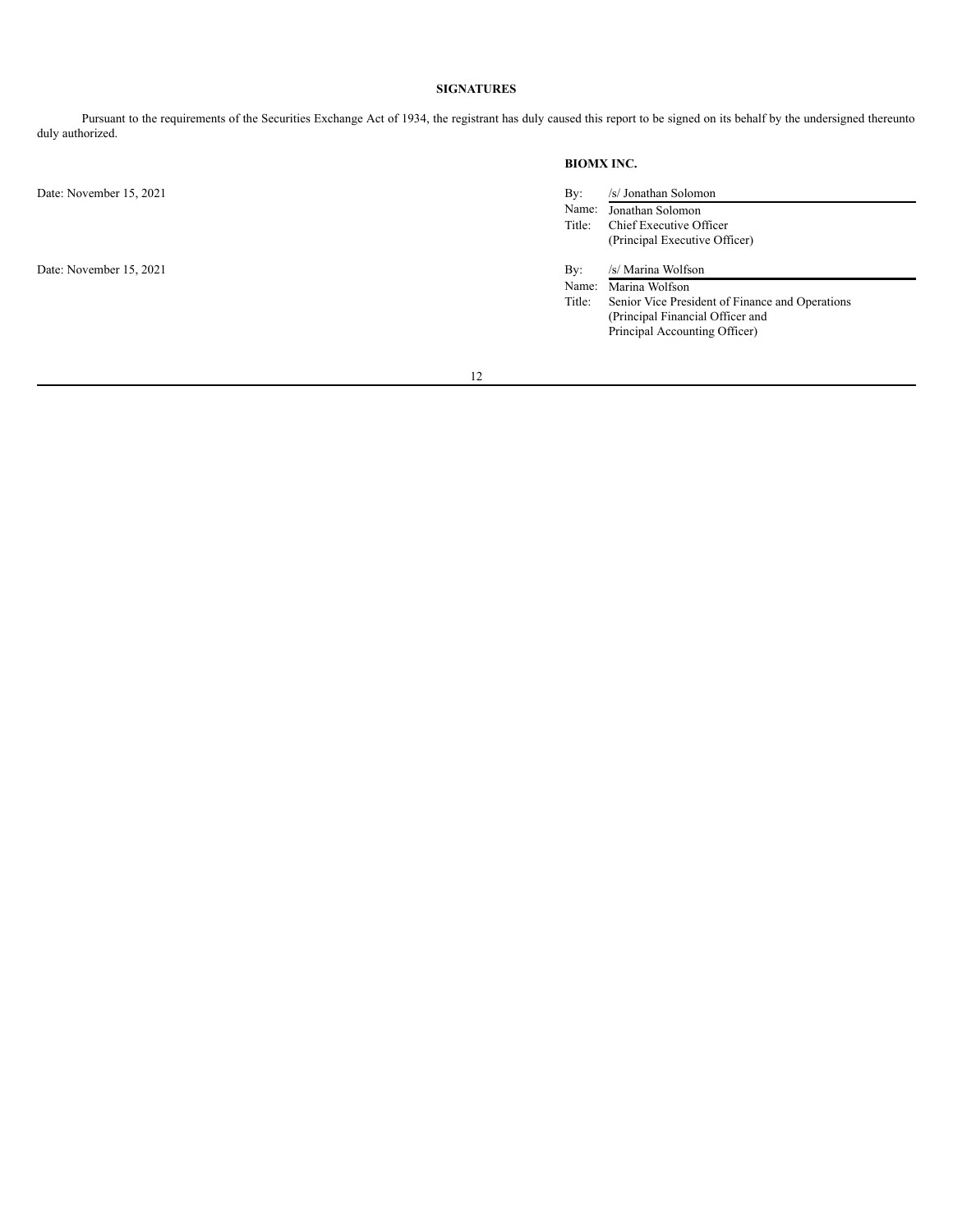### **CERTIFICATION PURSUANT TO RULE 13a-14(a) UNDER THE SECURITIES EXCHANGE ACT OF 1934**

I, Jonathan Solomon, certify that:

- 1. I have reviewed this Quarterly Report on Form 10-Q of BiomX Inc.;
- 2. Based on my knowledge, this report does not contain any untrue statement of a material fact or omit to state a material fact necessary to make the statements made, in light of the circumstances under which such statements were made, not misleading with respect to the period covered by this report;
- 3. Based on my knowledge, the financial statements, and other financial information included in this report, fairly present in all material respects the financial condition, results of operations and cash flows of the registrant as of, and for, the periods presented in this report;
- 4. The registrant's other certifying officer(s) and I are responsible for establishing and maintaining disclosure controls and procedures (as defined in Exchange Act Rules 13a-15(e) and 15d-15(e)) for the registrant and internal control over financial reporting (as defined in Exchange Act Rules 13(a)-15(f) and 15d-15(f)) for the registrant and have:
	- (a) Designed such disclosure controls and procedures, or caused such disclosure controls and procedures to be designed under our supervision, to ensure that material information relating to the registrant, including its consolidated subsidiaries, is made known to us by others within those entities, particularly during the period in which this report is being prepared;
	- (b) Designed such internal control over financial reporting, or caused such internal control over financial reporting to be designed under our supervision, to provide reasonable assurance regarding the reliability of financial reporting and the preparation of financial statements for external purposes in accordance with generally accepted accounting principles;
	- (c) Evaluated the effectiveness of the registrant's disclosure controls and procedures and presented in this report our conclusions about the effectiveness of the disclosure controls and procedures, as of the end of the period covered by this report based on such evaluation; and
	- (d) Disclosed in this report any change in the registrant's internal control over financial reporting that occurred during the registrant's most recent fiscal quarter (the registrant's fourth fiscal quarter in the case of an annual report) that has materially affected, or is reasonably likely to materially affect, the registrant's internal control over financial reporting; and
- 5. The registrant's other certifying officer(s) and I have disclosed, based on our most recent evaluation of internal control over financial reporting, to the registrant's auditors and the audit committee of the registrant's board of directors (or persons performing the equivalent functions):
	- (a) All significant deficiencies and material weaknesses in the design or operation of internal control over financial reporting which are reasonably likely to adversely affect the registrant's ability to record, process, summarize and report financial information; and
	- (b) Any fraud, whether or not material, that involves management or other employees who have a significant role in the registrant's internal control over financial reporting.

Date: November 15, 2021

/s/ Jonathan Solomon

Jonathan Solomon Chief Executive Officer (Principal executive officer)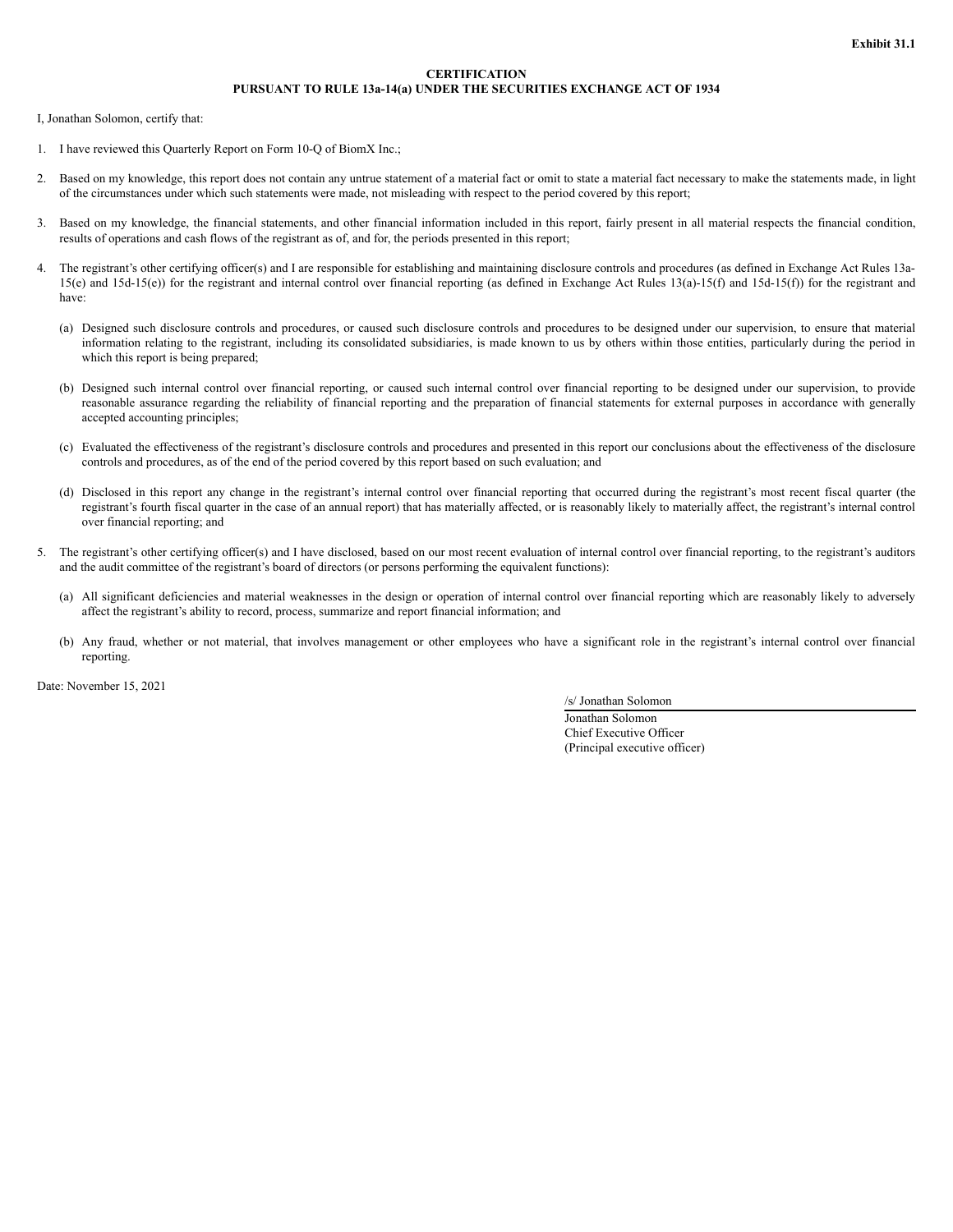### **CERTIFICATION PURSUANT TO RULE 13a-14(a) UNDER THE SECURITIES EXCHANGE ACT OF 1934**

I, Marina Wolfson, certify that:

- 1. I have reviewed this Quarterly Report on Form 10-Q of BiomX Inc.;
- 2. Based on my knowledge, this report does not contain any untrue statement of a material fact or omit to state a material fact necessary to make the statements made, in light of the circumstances under which such statements were made, not misleading with respect to the period covered by this report;
- 3. Based on my knowledge, the financial statements, and other financial information included in this report, fairly present in all material respects the financial condition, results of operations and cash flows of the registrant as of, and for, the periods presented in this report;
- 4. The registrant's other certifying officer(s) and I are responsible for establishing and maintaining disclosure controls and procedures (as defined in Exchange Act Rules 13a-15(e) and 15d-15(e)) for the registrant and internal control over financial reporting (as defined in Exchange Act Rules 13(a)-15(f) and 15d-15(f)) for the registrant and have:
	- (a) Designed such disclosure controls and procedures, or caused such disclosure controls and procedures to be designed under our supervision, to ensure that material information relating to the registrant, including its consolidated subsidiaries, is made known to us by others within those entities, particularly during the period in which this report is being prepared;
	- (b) Designed such internal control over financial reporting, or caused such internal control over financial reporting to be designed under our supervision, to provide reasonable assurance regarding the reliability of financial reporting and the preparation of financial statements for external purposes in accordance with generally accepted accounting principles;
	- (c) Evaluated the effectiveness of the registrant's disclosure controls and procedures and presented in this report our conclusions about the effectiveness of the disclosure controls and procedures, as of the end of the period covered by this report based on such evaluation; and
	- (d) Disclosed in this report any change in the registrant's internal control over financial reporting that occurred during the registrant's most recent fiscal quarter (the registrant's fourth fiscal quarter in the case of an annual report) that has materially affected, or is reasonably likely to materially affect, the registrant's internal control over financial reporting; and
- 5. The registrant's other certifying officer(s) and I have disclosed, based on our most recent evaluation of internal control over financial reporting, to the registrant's auditors and the audit committee of the registrant's board of directors (or persons performing the equivalent functions):
	- (a) All significant deficiencies and material weaknesses in the design or operation of internal control over financial reporting which are reasonably likely to adversely affect the registrant's ability to record, process, summarize and report financial information; and
	- (b) Any fraud, whether or not material, that involves management or other employees who have a significant role in the registrant's internal control over financial reporting.

Date: November 15, 2021

/s/ Marina Wolfson

Marina Wolfson Senior Vice President for Finance and Operations (Principal financial officer)